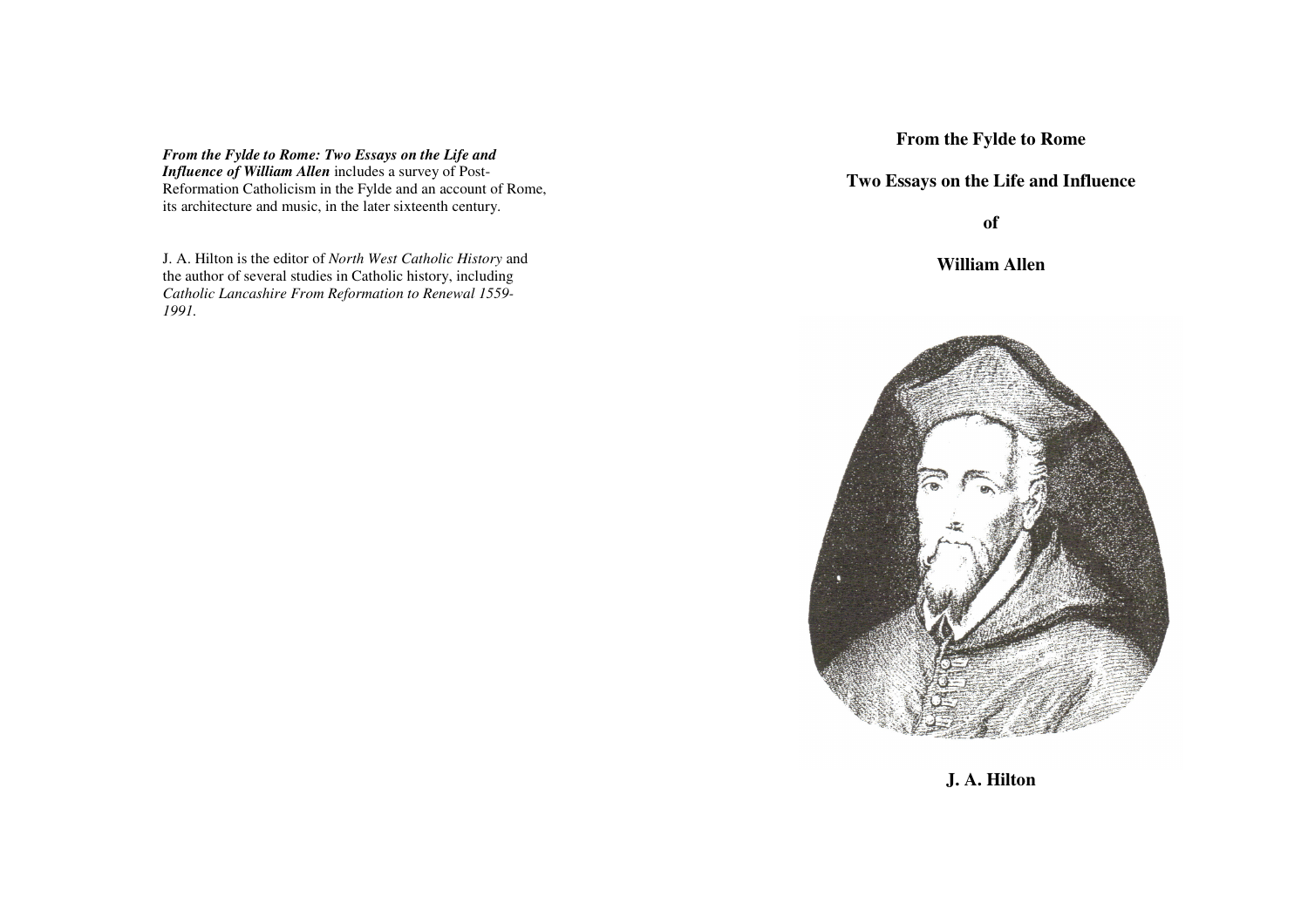The Treasurer North West Catholic History Society 11 Tower Hill Ormskirk Lancashire L39 2EE

The cover-illustration is a portrait of William, Cardinal Allen, from a print in the possession of the author.

The cross on the title-page is derived from the arms of Willliam, Cardinal Allen.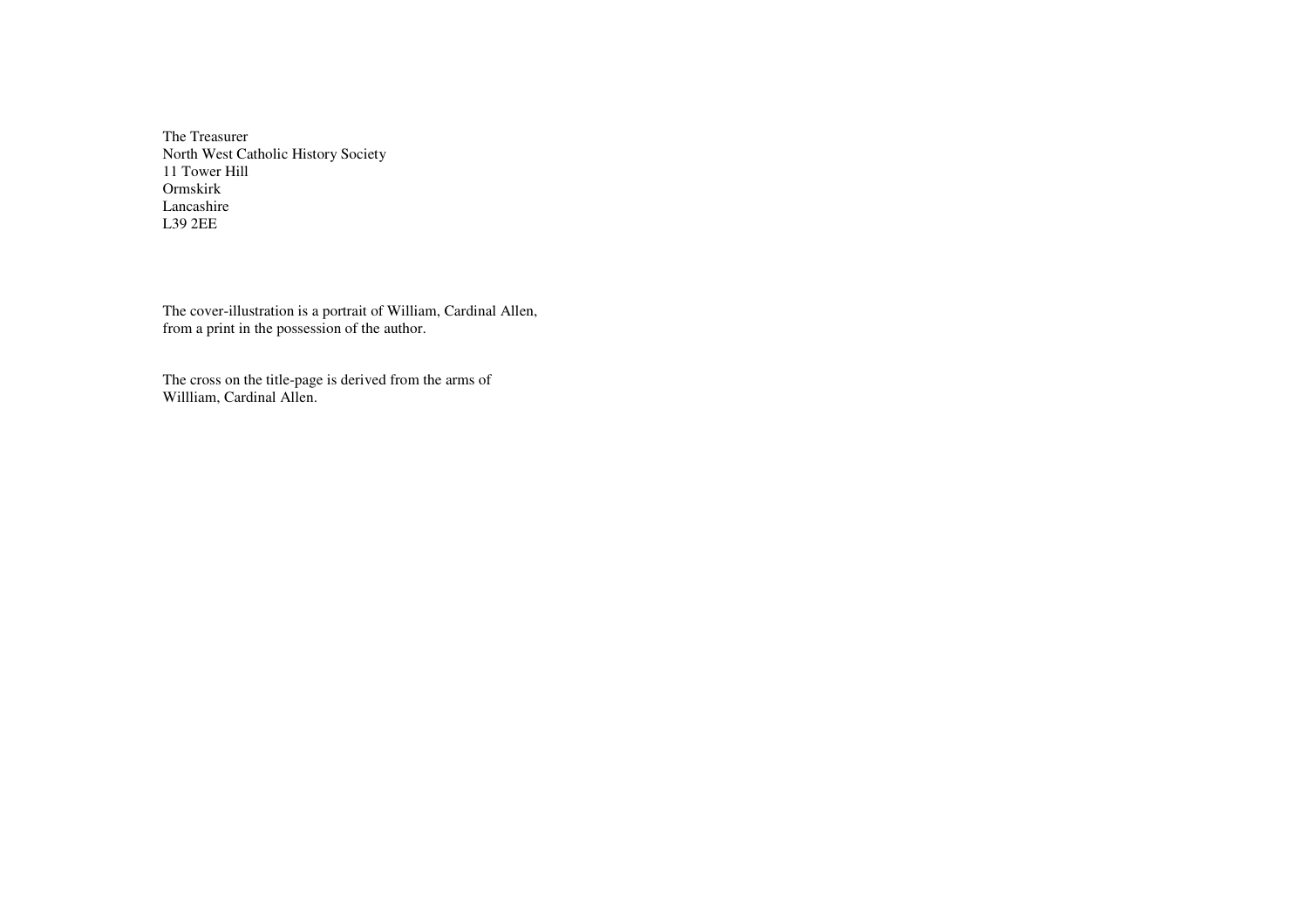# **From the Fylde to Rome**

**Two Essays on the Life and Influence** 

**of** 

**William Allen** 



**J. A. Hilton**

**North West Catholic History Society** 

**Wigan** 

**2002**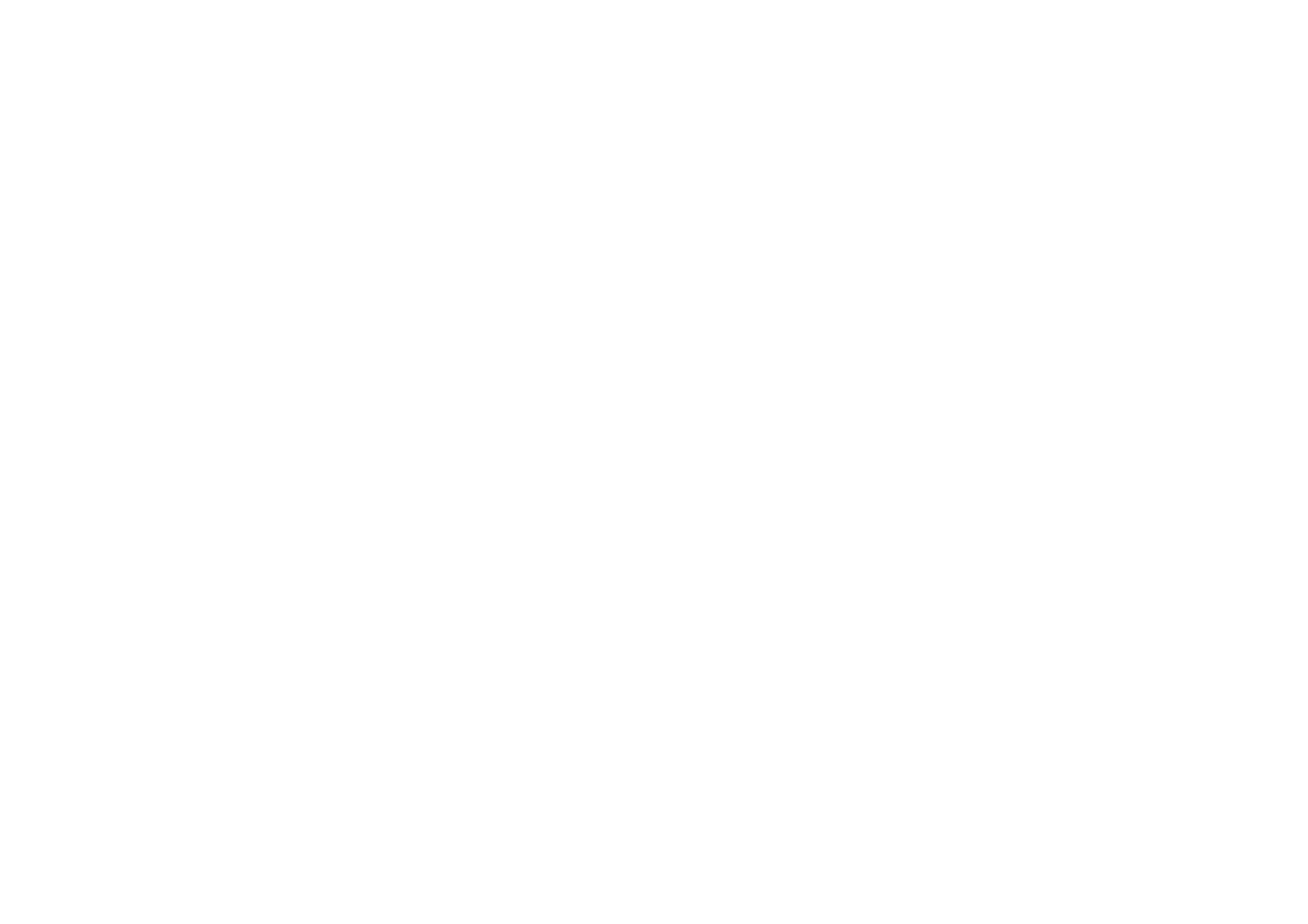## **Contents**

| Preface              |    |
|----------------------|----|
| The Catholic Fylde   |    |
| William Allen's Rome | 11 |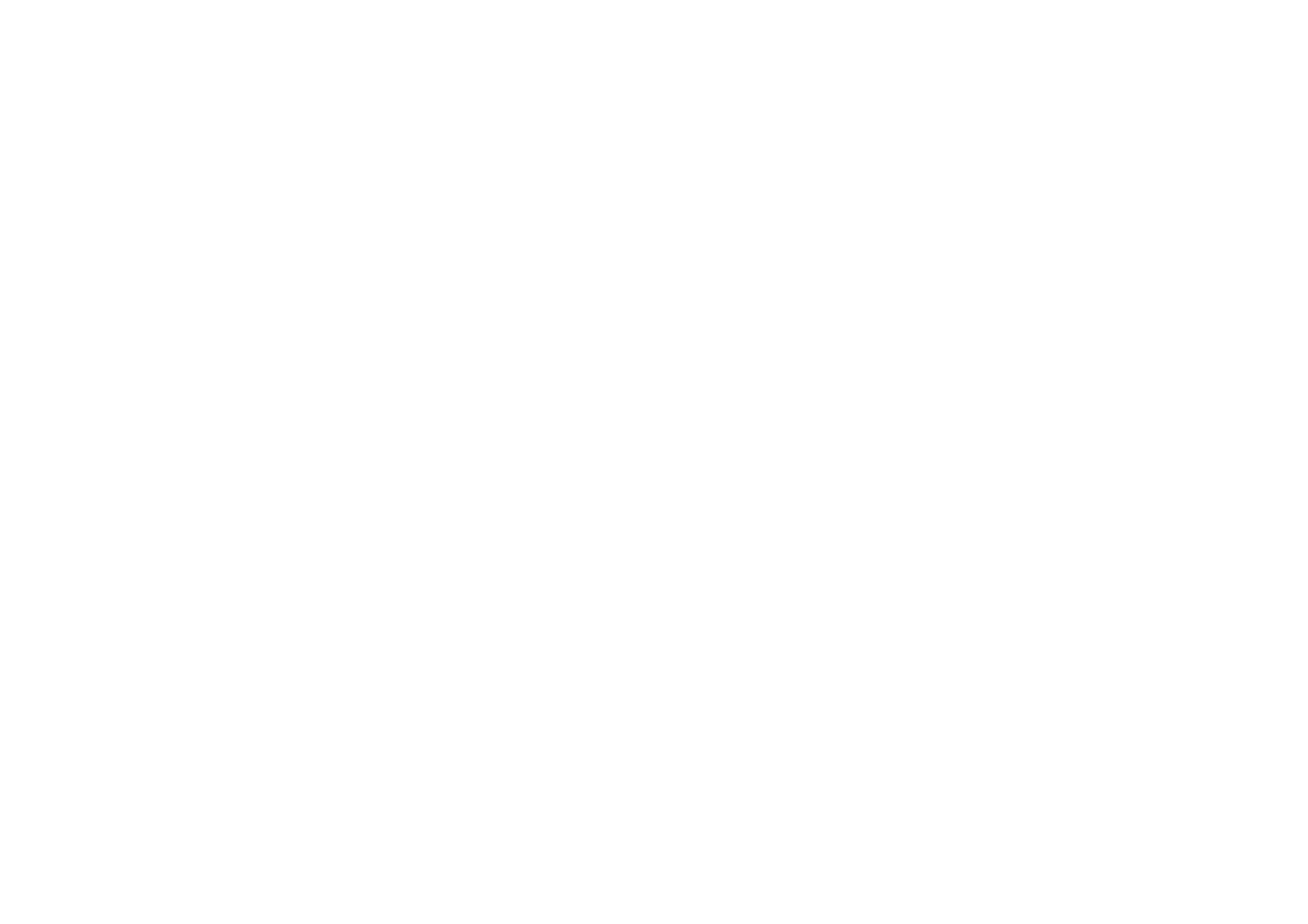#### **Preface**

 In 1994 events were held to commemorate the four hundredth anniversary of the death of William, Cardinal Allen. Canon Thomas Dakin and the late Canon Alban J.Cochrane organised a series of lectures at Cardinal Allen School, Fleetwood: the Rev. M.E.Williams lectured on 'William Allen: The Sixteenth-Century Spanish Connection', which was published in *Recusant History,* XII(2) (1994), pp.123-40; Mr Leo Warren lectured on the Continental English Seminaries, and a much condensed version of this lecture appeared as 'The Continental Seminaries: A Bibliography' in *North West Catholic History,* XXII (1995), pp.34-35; and I lectured on the Catholic Fylde, and a version of this lecture appears here. The North West Catholic History Society organised two concerts of sacred music contemporary with Allen, at which I talked about the music and architecture of Allen's Rome, and a version of this lecture appears here. One concert was arranged at St Mary's, Warrington, by the Rev. Augustine Measures OSB and Mr Brian Plumb, and was given by St Mary's choir under their musical director, Mr Howard Barlow; the other was arranged at St John's, Wigan, by the Rev. Francis W.Tillotson and Mr Bernard Dorgan, and was given by the Lydian Singers under their musical director, Mr John Naylor.

 I am grateful to Mr Brian Plumb for his remarks on the draft of 'The Catholic Fylde' and to the late Bishop Brian Charles Foley for his remarks on the draft of 'William Allen's Rome' (Bishop Foley's collection of books on Rome is now at the Talbot Library, Preston).

 The delay in publishing these two papers is because of circumstances beyond my control.

J.A.Hilton Wigan 2002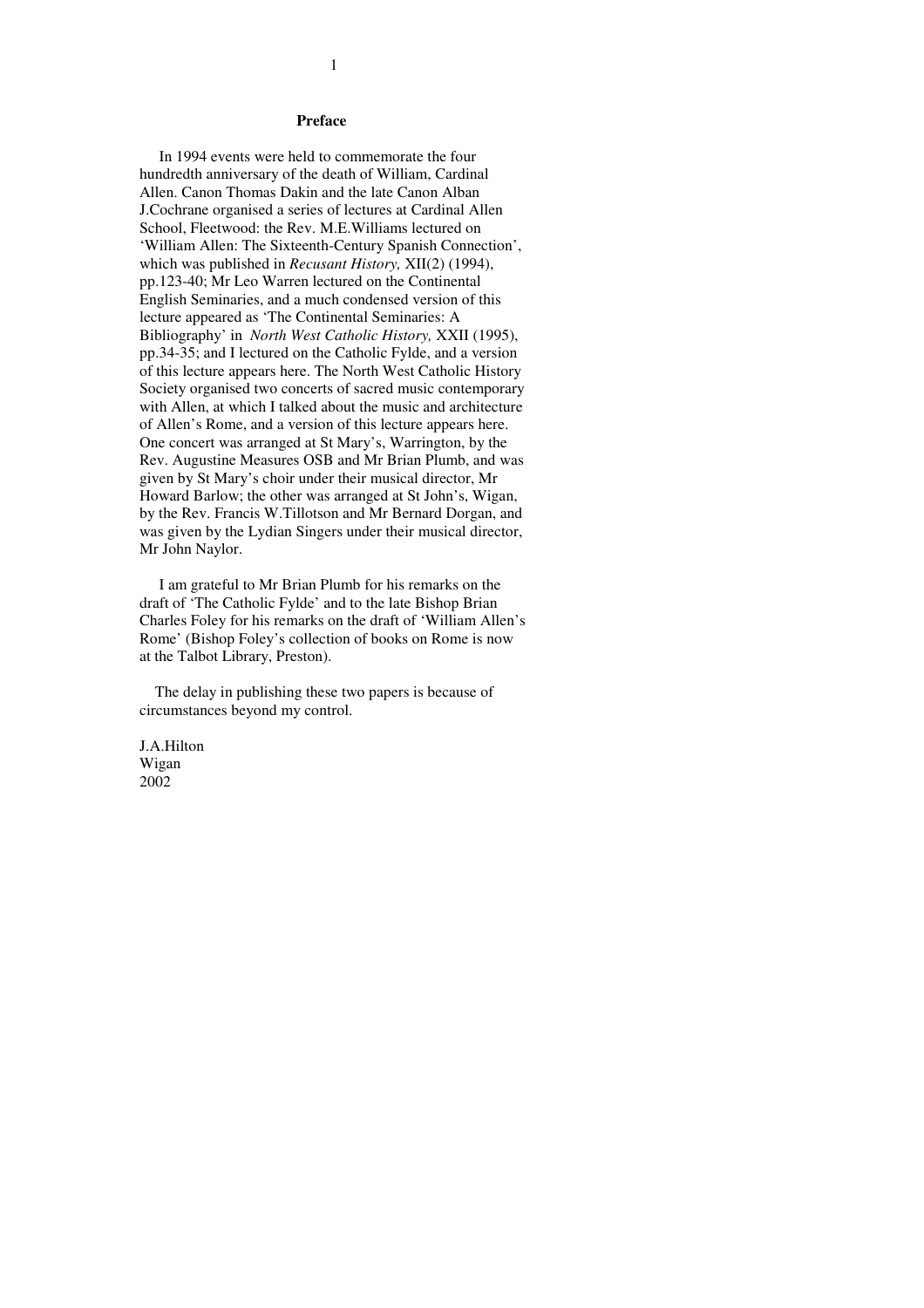### **The Catholic Fylde** J. A. Hilton

 At the opening of St Joseph's, Wesham, on 21 March 1886, the Rev. John Bilsborrow, a native of Kirkham, rector of Upholland College, formerly priest of St Mary's, Newsham, and later to become bishop of Salford, declared:

 Lancashire was the backbone of Catholicity in England ... and the Fylde was the backbone - the cream of Catholicity in Lancashire. $<sup>1</sup>$ </sup>

He was right about Lancashire, and his claim for the Fylde is certainly arguable. This paper is an outsider's view of the Fylde's Catholicism, its medieval origins, its response to the Reformation, and its growth, following toleration and the Industrial Revolution.

 The Fylde is, of course, a peninsula, bounded on three sides by the Irish Sea and the Rivers Ribble and Wyre. Its landward boundary is less distinct. It hardly extends as far east as the Pennine fells. It probably runs along the Preston-Garstang road (the A6). However, old maps, such as Saxton's of 1577, Speed's of 1610, and Camden's of 1695, give the prominence of a boundary to Woodplumptom brook, which flows north from Woodplumpton to join the River Brock, which in turn joins the Wyre at St Michael's.<sup>2</sup> Whatever its eastern frontier, the Fylde certainly forms a distinct sub-region, sometimes nicknamed 'Windmill Land'.<sup>3</sup> It may be defined as consisting of the six medieval parishes of Bispham, Lytham, Poulton, Kirkham, St Michael's, and Woodplumpton, if we ignore that part of St Michael's north of the Wyre and the detached portion of Kirkham to the east around Goosnargh. Like certain other districts such as Furness and Blackburnshire, it amounts to what the French call a *pays,* a distinct sub-region. Although it was remote from London, the Fylde was on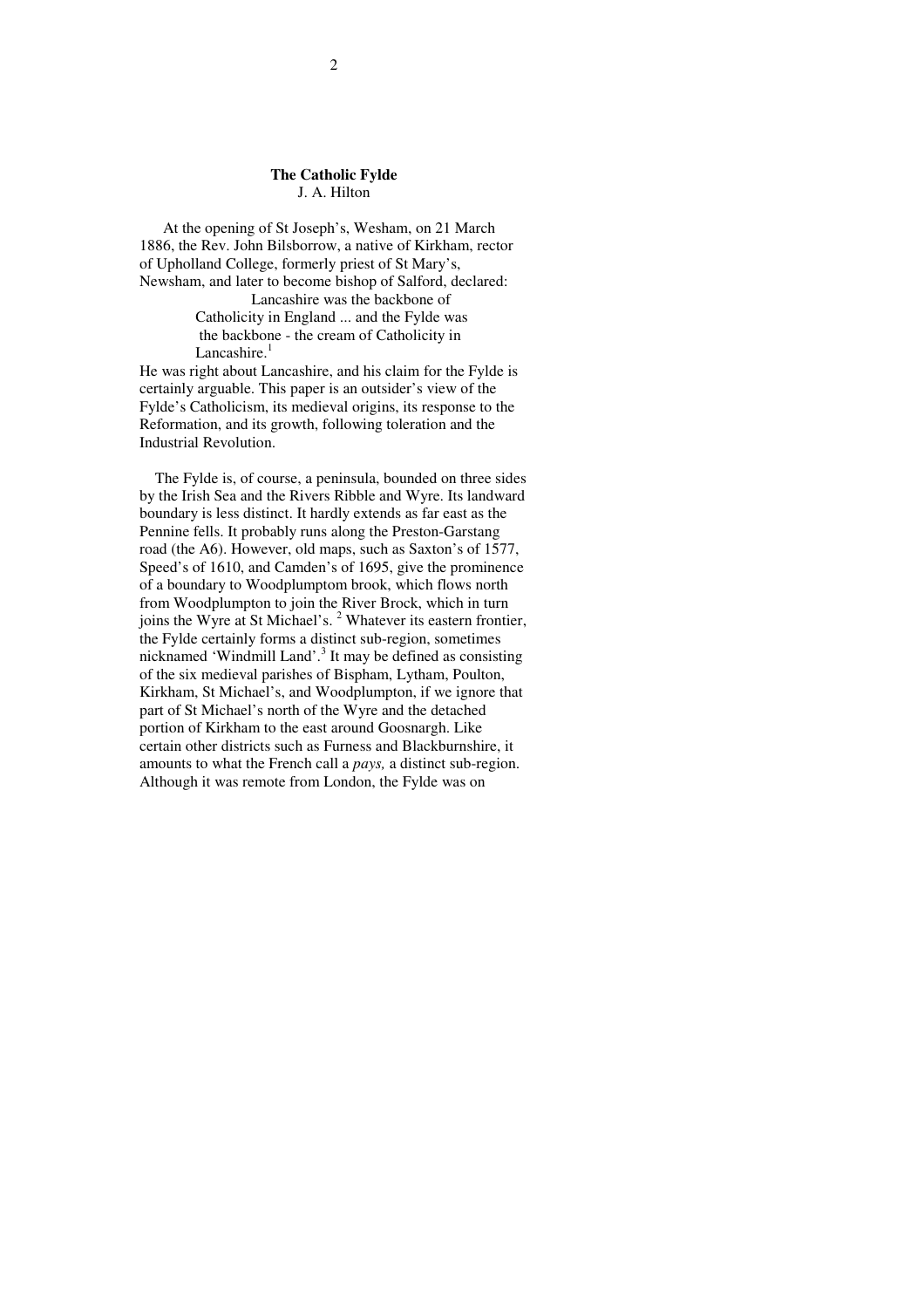Preston's doorstep, but it was isolated behind its rivers, marshes, and mosses. Until the Industrial Revolution, it was thinly populated. In 1664 there were only 30 houses in Hambleton, 40 in both Weeton and Newton-with Scales, 42 in Great Eccleston, and 59 in Pilling.<sup>4</sup>

 Before the Reformation the Fylde was part of the archdiocese of York. Its liturgy, therefore, was the elaborate use of York, similar to the better-known use of Sarum, with its chanting and processions. The church administered the sacraments, including the rites of passage at birth, adulthood, marriage, and death, and Mass was celebrated in the parish churches on Sundays and the numerous holy days, including the great feasts which marked the cycle of the agricultural year. Perpendicular parish churches at St Michael's and Woodplumpton survive from the late middle ages.<sup>5</sup>

 The traditions of a thousand years were swept away by the Reformation. Under Henry VIII royal supremacy replaced papal supremacy over the English Church, the monasteries, including the Benedictine priory of Lytham, a cell of the monastic cathedral of Durham, were dissolved, and Lancashire was included in the newly created diocese of Chester. Under Edward VI England became a Protestant country, the chantry chapels, where Mass was said for the families of the founders, were dissolved, and a new Protestant English liturgy was imposed. Queen Mary I restored Catholicism, but Elizabeth I re-imposed Protestantism. Meanwhile the Council of Trent (1545-62) defined the controverted doctrines and revived the discipline of the Catholic Church.<sup>6</sup>

 The Catholic challenge to the Elizabethan Settlement was led by a native of the Fylde, William Allen. The son of John Allen of Rossall, Poulton-le-Fylde, was born in 1532, he went up to Oxford University in 1547, the year that Henry VIII died. He took the degree of M.A. in 1554, the year of the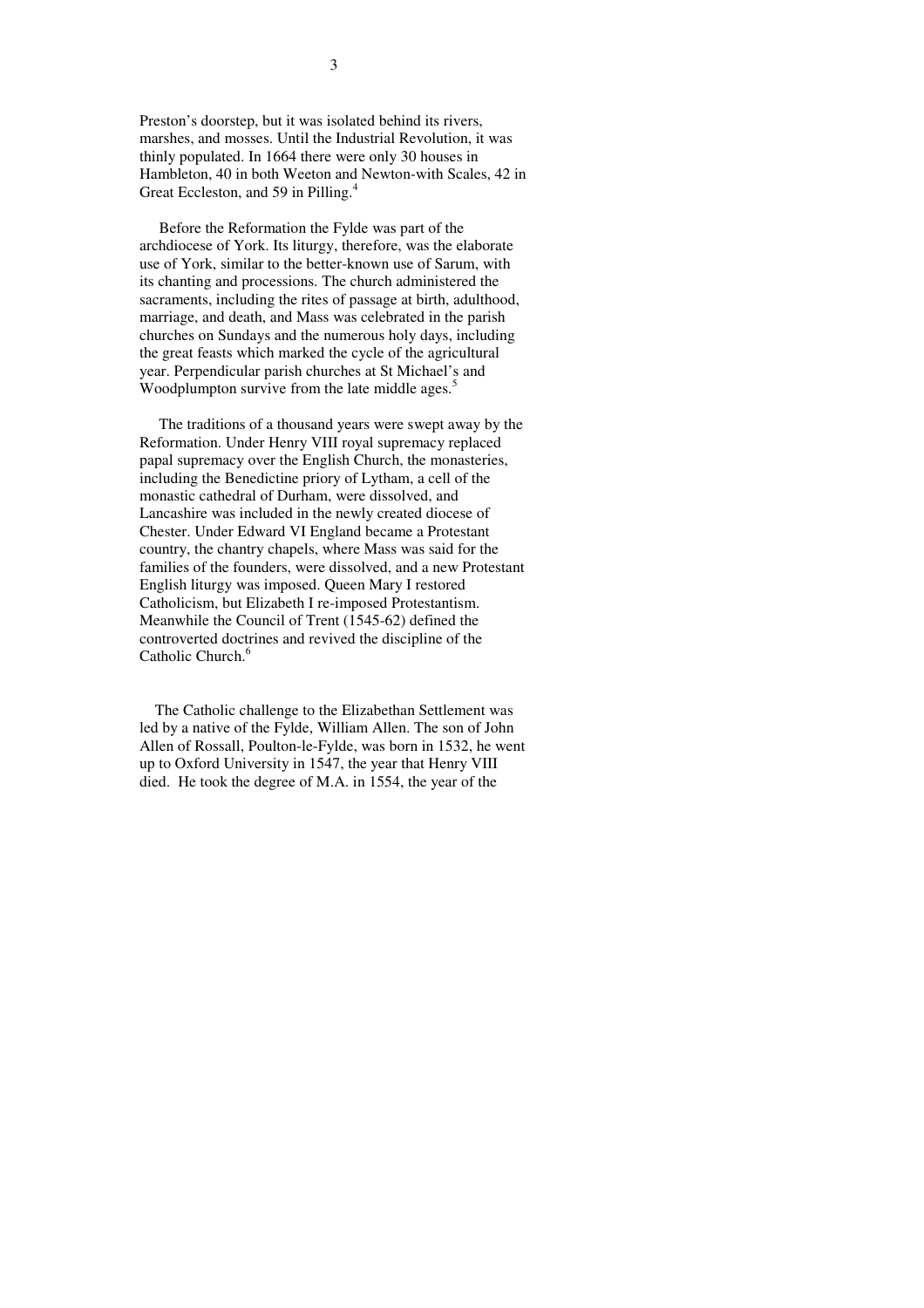Marian restoration, and in 1556 he became principal of St Mary's Hall. In 1559, rather than accept the new dispensation in religion, he resigned and later went to Louvain in the Spanish Netherlands. He returned briefly to Lancashire, Oxford, and Norwich to rally support, and then returned to the continent. Ordained priest in 1565, he established the English college at Douay (Douai) in 1568. The original purpose of this college seems to have been to train priests ready to return to England if Catholicism was restored once again. However, in 1574 he began to send his seminary priests to work on what became known as the English Mission. English people were under social and legal pressures to conform to the Established Church. The parish church remained the centre of religious and social life, and, despite religious conservatism, Protestantism became widely accepted. An increasingly severe penal code enforced conformity to the Church of England. Nevertheless, Allen and his seminary priests urged Catholics not to conform. We know little of what went on in people's minds and hearts, but we can know something about their behaviour. That there were Catholics who refused to conform to the Anglican Church, Catholic recusants as they were known, who came to form a distinct Catholic community, was largely the result of the work of Allen's seminary priests. 'Our aim', he declared, 'has always been to train Catholics to be plainly and openly Catholics, to be men who will absolutely refuse any kind of spiritual commerce with heretics'.<sup>7</sup> Allen went on to found the Venerable English College in Rome in 1580. He was made a cardinal in 1587 and appointed archbishop of Malines in 1589. When he died in 1594 he left his vestments to the parish churches of St Michael's and Poulton in the event of the restoration of Catholicism.<sup>8</sup>

 That this Counter-Reformation English Catholicism was strongest in Lancashire and particularly in the Fylde may owe more than any other factor - remoteness, large parishes, the personalities of provincial officials - to the personal influence of William Allen exerted through his family and friends. His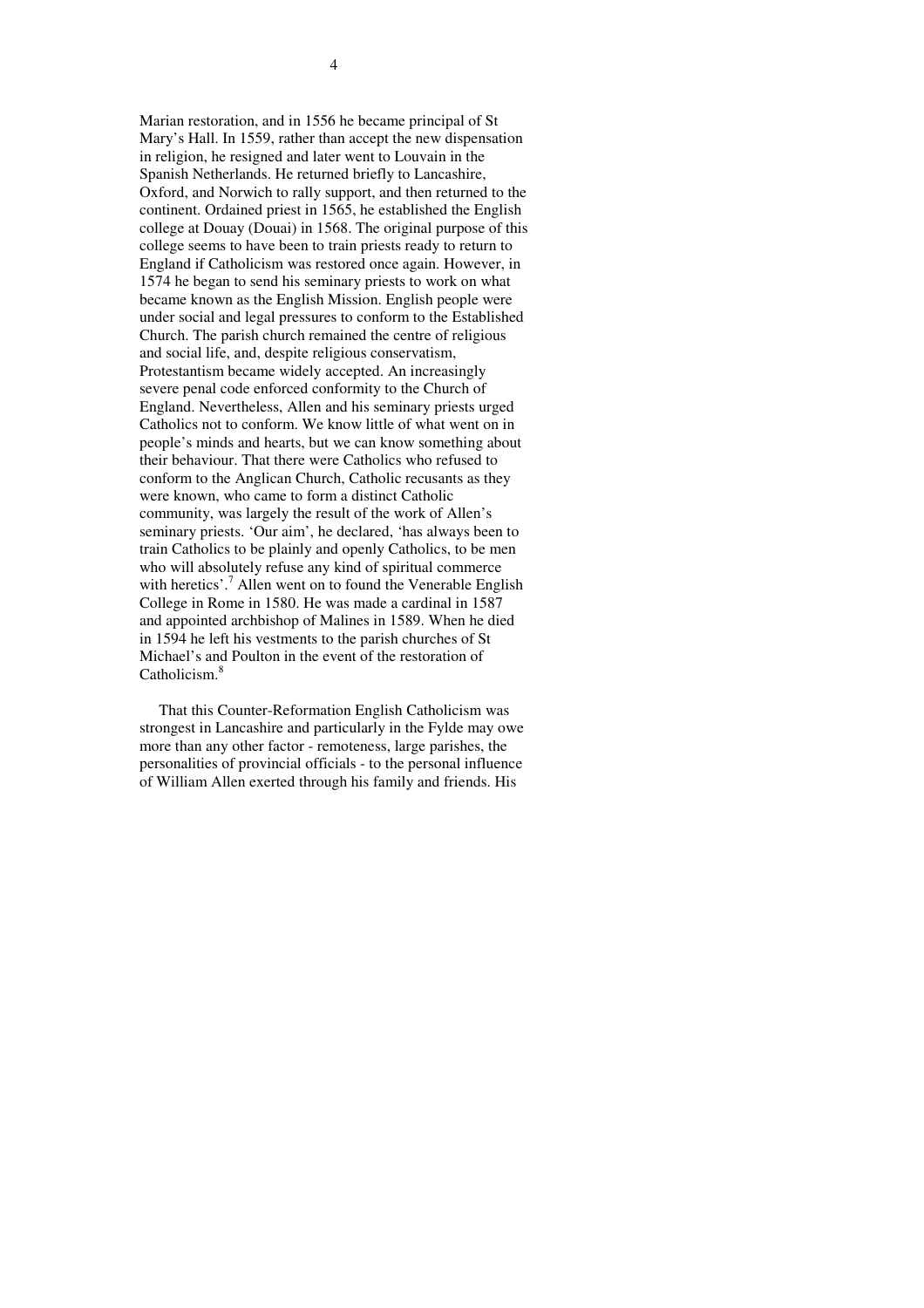brother George married Elizabeth Westby, who eventually fled to Douay, taking with her two of her daughters who became nuns at Louvain. A third daughter, Mary, married Thomas Worthington of Blainscough, Standish, whose uncle became third president of the the English college at Douay Elizabeth Allen's brother John Westby of Mowbreck entertained William Allen in the 1560s and became an obstinate recusant. John Westby's second wife was Catherine Southworth of Samlesbury and his third wife was Ann Molyneux of Sefton. Westby's sister Helen married Ewan Haydock of Cottam. The widowed Ewan Haydock became a seminary priest, as did his son Richard, who became chamberlain to Cardinal Allen, and his son George, who suffered martyrdom. Their nephew Andrew Haydock, whose mother was a Hoghton of Hoghton, became a Benedictine monk of Compostella, went on the English mission, became superior of the Anglo-Spanish Benedictine mission, and was one of the architects of the revived English Benedictine congregation. The Catholic Fylde and indeed Catholic Lancashire were the extended family (the Catholic cousinage) and social network of William Allen.<sup>9</sup>

 Whilst the gentry and the clergy, often the sons of the gentry, were the leaders of the recusant community, they were supported by commoners who themselves might fall foul of the penal laws. In 1623 Richard Hurst, a yeoman of Broughton, was convicted of recusancy, and a pursuivant was sent to apprehend him. In the ensuing fracas one of the pursuivant's assistants fell over and broke his leg, which proved eventually to be fatal. Although the dying man solemnly declared that his death was accidental, Hurst was charged with murder and found guilty. He was ordered to attend church to hear a Protestant sermon. When he refused, he was dragged there by the legs. In church he thrust his fingers into his ears. At the gallows he was offered a pardon if he would take the anti-Catholic oath of allegiance, and when he refused he was hanged. $^{10}$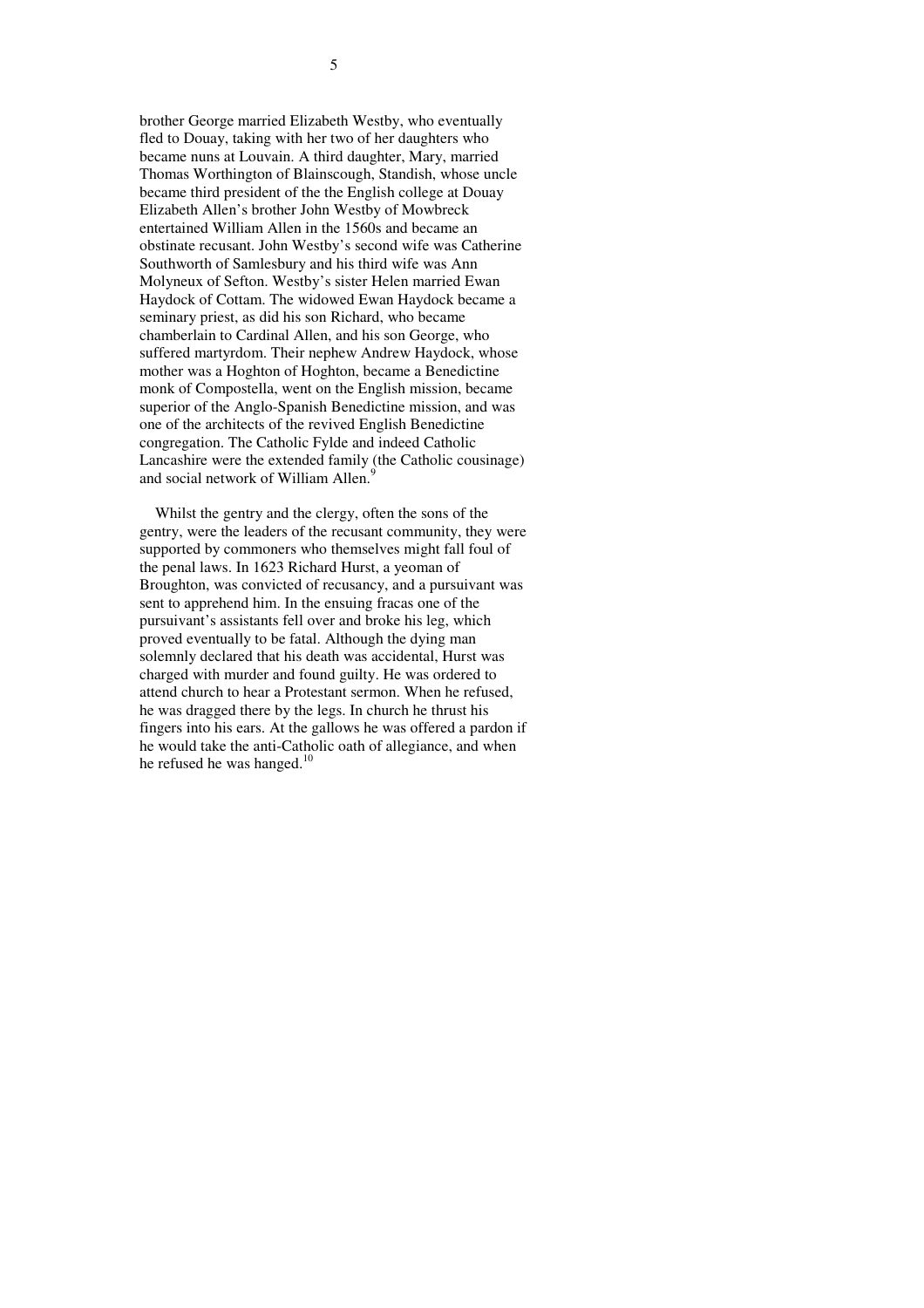Throughout the penal period the gentry were the pillars of the Catholic community, and their houses contained the chapels where the rest of the community worshipped. There was a chapel at Lytham Hall from 1625 until 1764 when it was replaced by a larger tithe-barn in the grounds. There was also a chapel at Mowbreck Hall, which was re-built about 1731 with a purpose-built chapel and quarters for the priest. At Great Singleton in 1618, however, the Catholics bought a disused pre-Reformation chapel to use for Mass. Morever, provision was made by the clergy for independent clerical missions. Thus George Crooke, one of the Crookes of Bank Hall, Broughton, who was ordained in 1661 and worked on the Lancashire mission until his death at Bank Hall in 1709, left money for the maintenance of the mission. $^{11}$ 

 During the Civil Wars the threat of a Puritan victory caused the Catholic gentry to throw themselves wholeheartedly into the royalist cause. Sir Thomas Tyldesley of Myerscough, Garstang, raised regiments during the First Civil War, and during the Second Civil War he and Lord Derby landed at the mouth of the Wyre to recruit a force which was defeated at Wigan, where Tyldesley was slain (the Monument there commemorates the event). Six of the Westbys served in the royalist armies.<sup>12</sup>

 After the overthrow of the Catholic King James II in 1688 the recusant gentry were amongst the Jacobite supporters of the exiled king and his heirs. Sir Thomas Clifton was involved in the Lancashire Plot of 1694. Edward Tyldesley joined the 1715 rebellion and James Tyldesley the 1745.<sup>13</sup>

 Building up a clear picture of this early modern Catholic community is fraught with difficulties. The sources are patchy and inconsistent, and raise all sorts of problems of interpretation. A detailed study of Lytham points out the difficulty of identifying Catholics.<sup>14</sup> All we can know is what the sources tell us, and we must beware of our own assumptions and of speculating about what the sources do not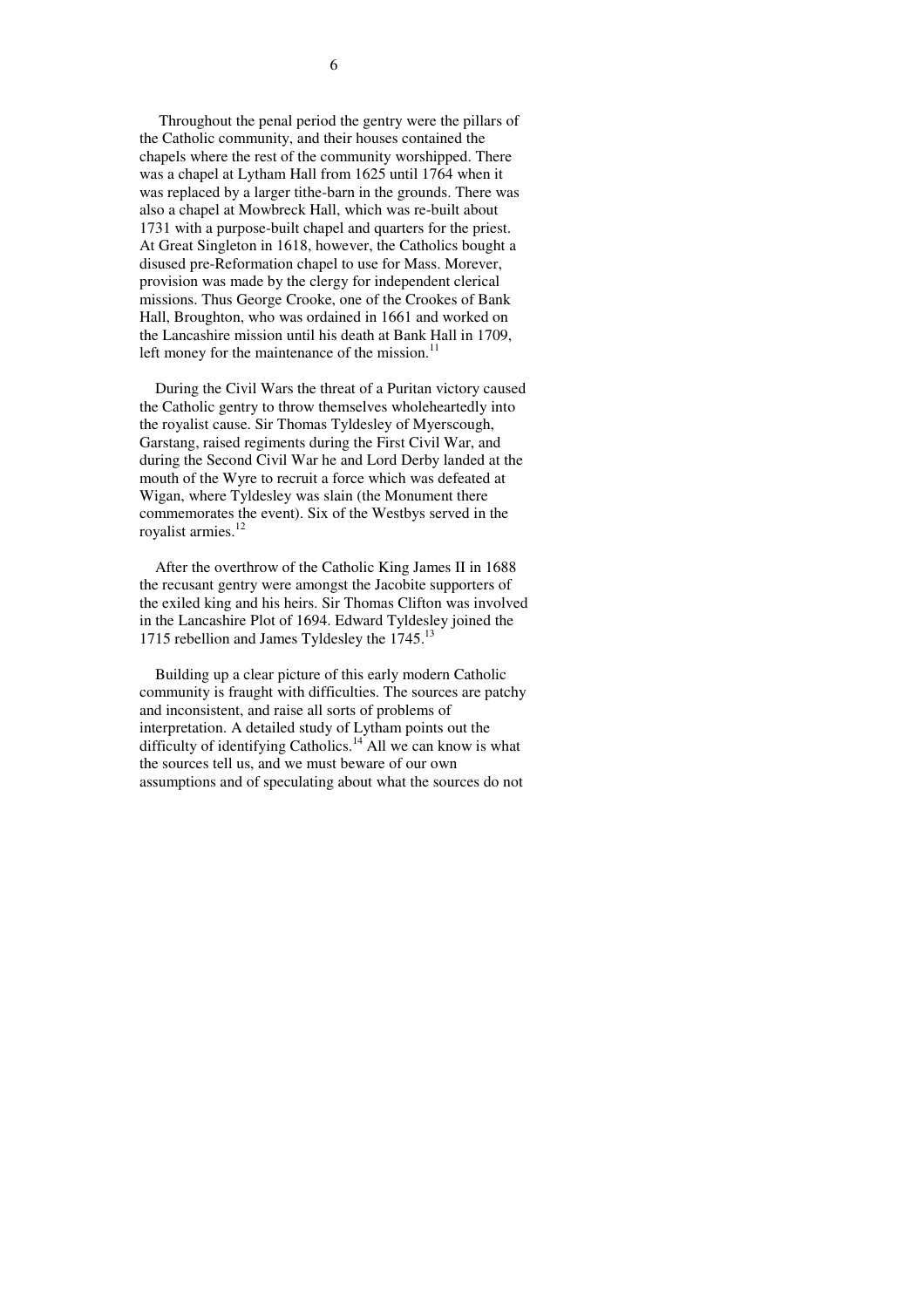tell us. The majority of the population conformed to the Church of England, and even in the Fylde Catholics were never more than a minority, whilst there were also Protestant Dissenters of various sorts. As the vicar of Kirkham explained to the bishop of Chester in 1669: 'There are three sorts of conventicles, viz. Papists and Quakers and Fanatical or Mixed Multitude'.<sup>15</sup> The Compton Census of 1676 was compiled by the Anglican clergy and churchwardens. It put the total adult population of Bispham parish at 385, including only six Catholic recusants, and two Protestant Dissenters; it listed 242 Catholic recusants in Kirkham, where Catholics attended Mass in hundreds; Lytham contained a total of 181 adults, including twenty Catholic recusants, although Sir Thomas Clifton was listed among the conformists, and no Dissenters. The more detailed return made for Broughton gave the number of adult inhabitants as 636, including 192 Catholic recusants, approximately one third of the population, and no Dissenters. In Broughton about a third of all households were headed by widows, who thus achieved a certain independence in a largely patriarchal society. Moreover, in Broughton there were several households with Catholic heads and Protestant servants and vice versa, belying the expectation of denominational households. The register of recusants compiled two years later in 1678 by the magistrates, as a result of Titus Oates's Popish Plot, reveals a community headed by the gentry like Sir Cuthbert Clifton, but consisting mainly of common people engaged in agriculture and domestic industry: yeomen, husbandmen, labourers, weavers, carpenters, blacksmiths, shoemakers, and so on. When in 1687 Bishop Leyburn came to administer confirmation to Catholics for the first time since the Elizabethan Reformation, he confirmed 442 at Myerscough, 397 at Clifton, and 1,143 at Preston and Tulketh. In 1705 the parochial authorities listed 21 Catholics in Lytham parish, including Thomas Clifton, his chaplain, steward, butler, groom, coachman, and head servant. They also listed 479 Catholics in Kirkham parish, including many tenants of Thomas Clifton. By 1755, Kirkham had 1,177 families of whom 868 were Anglican, 229 Catholic, and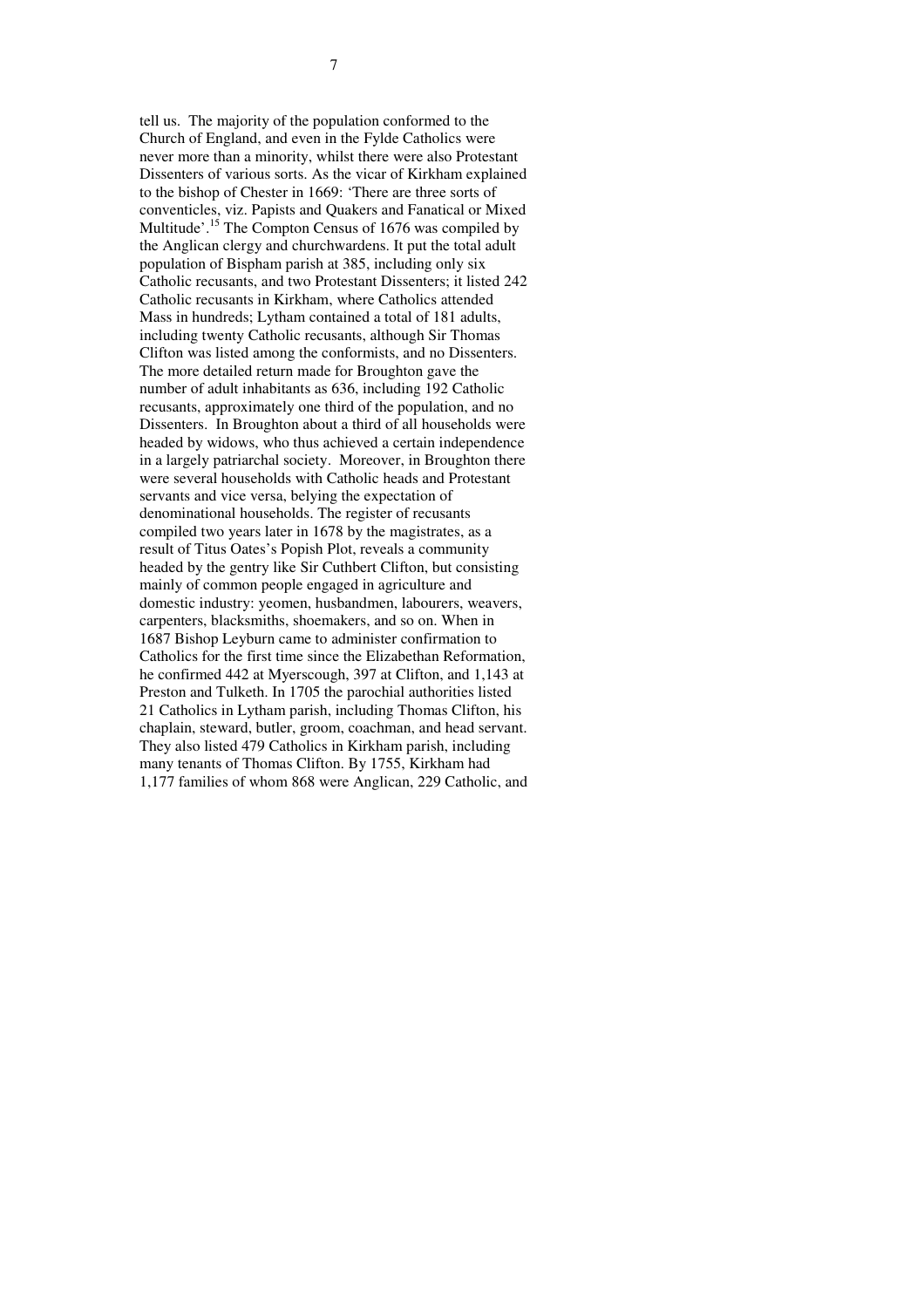40 Nonconformist. In 1767 the parochial authorities listed 1,259 Catholics in the parish of Kirkham.<sup>16</sup> The vicar of Kirkham advised the bishop thus:

 We find with regret the advantages Popery is continually gaining over us, and should be glad to see laws made to prevent the growth of it. That thereby Papists might not be allowed to marry with Protestants. That they might not be allowed to take Protestant servants into their families. And it would be a very salutary provision if the children of Papists that fall chargeable to parishes or towns might be educated in the established religion – such provisions as these could not be complained of, for their severity, by the Papists who are favoured with so many indulgences; and would soon approve their utility by the continual visible decrease of the individuals of a dangerous and incroaching set of people.<sup>17</sup>

There were also 373 Catholics listed in the parish of Lytham, again headed by the Clifton household including its Jesuit priest. There were 275 Catholics listed at St Michael's, 282 at Woodplumpton, 146 at Poulton, and 313 at Broughton. This return of 176, supplemented by the published Catholic registers, contains the information for a detailed demographic analysis of the Catholic community.<sup>18</sup>

 Widespread poverty was endemic in early modern England, and the Catholics of the Fylde were actively engaged in trying to remedy the problem. The Broughton Catholic Charitable Society was formed in 1787. One of its founders was Peter Newby, the 'friend to all mankind', <sup>19</sup> a former pupil of Dame Alice Harrison's school at Fernyhalgh, who kept a school at Great Eccleston. Meanwhile from the mid-eighteenth to the mid-nineteenth century the Catholic priests at Lancaster were concerned to provide apprenticeships for poor Catholics in the Fylde and elsewhere in the region. $\frac{2}{3}$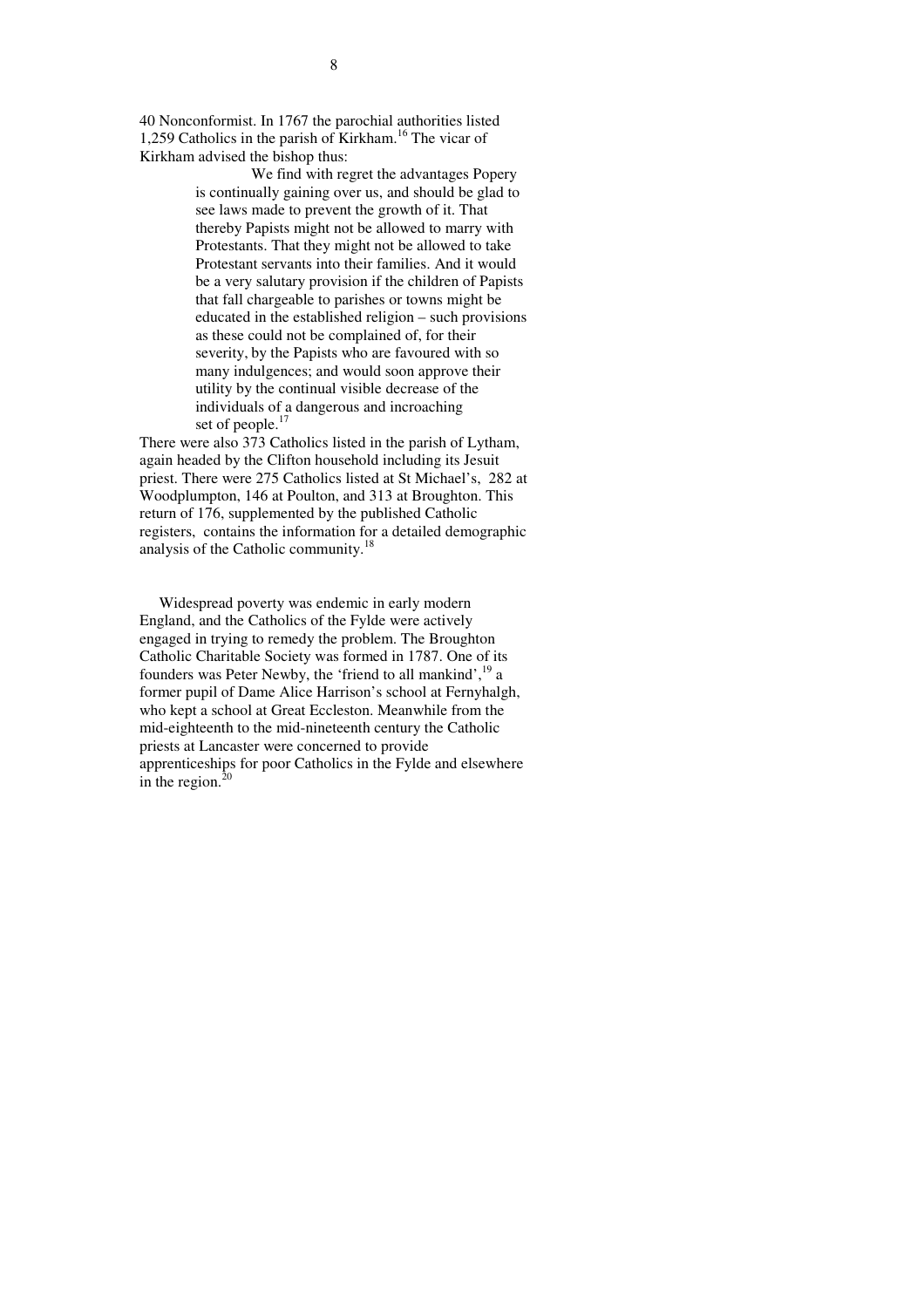By the end of the eighteenth century the Agrarian Revolution was changing farming in the Fylde with the draining of the marshes, as the Industrial Revolution in nearby Preston provided an expanding market. The Relief Act of 1778 removed the legal restraints on Catholic landowning, and the Relief Act of 1791 permitted the opening of public Catholic chapels. Meanwhile the letters of the Rev. Robert Banister, who resided at Mowbreck Hall until he retired to Dodding Green in Westmorland in 1803, provide a vivid picture of English Catholic life in general and in the Fylde in particular, ranging from a Squire John Clifton's passion for hunting to the poor women who slept with their children to keep them warm but were in danger of crushing them to death.<sup>21</sup> Then in 1829 the Emancipation Act allowed Catholics to hold public office. Dom Richard Pope, the Benedictine priest at Lytham, was riding his pony to Chorley when he was overtaken by a group of gentlemen who included Towneley Parker, a Catholic recently appointed a justice of the peace. When they jokingly advised Pope to exchange his pony for a donkey, he replied 'I would, but, unfortunately they are very hard to get, as they have all been made  $J.P.s'.^{22}$ 

 Despite Catholic Emancipation Thomas Clifton conformed to the Church of England in 1831, and closed the Catholic chapels on his estates. Fortunately the Catholic community was now strong enough to manage without his seigneurial support, and in 1839 built St Peter's in Lytham in the fashionable Gothic style.<sup>23</sup>

 In the mid-nineteenth century more fundamental economic and social changes were brought about by the coming of the railways, as the line was extended from Preston to the new port of Fleetwood. Agriculture flourished, and the cotton, sailcloth, and fishing industries were developed in the Fylde. Industry brought immigrants, including Irish Catholics. Thus the Catholic population of Kirkham increased from 621 in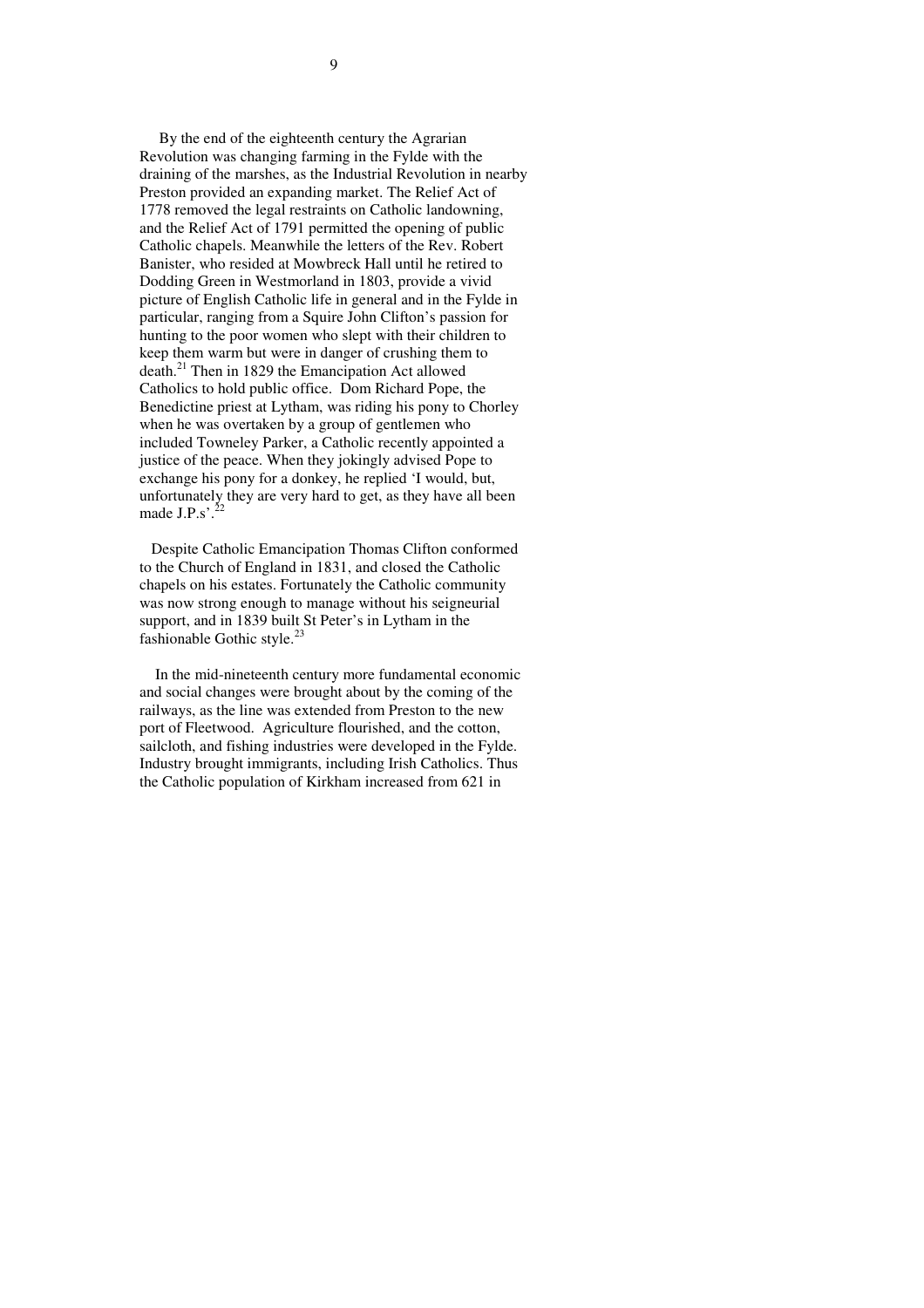1851 to 1,016 in 1855. Above all, the new seaside resorts, Blackpool and Lytham St Anne's,<sup>24</sup> developed on a coast 'devoted to the art (or craft) of pleasure',<sup>25</sup> and splendid new churches, such as Sacred Heart, Blackpool, were built and enlarged. The English hierarchy was restored in 1851, and Ultramontanism, which subjected the laity to the clergy, the clergy to the bishops, and the bishops to the pope, was triumphant. Bishop Brown had already suppressed the lay trustees who had set up the mission in Fleetwood. James Sharples, coadjutor bishop of the Lancashire district and the last prelate to die as an English vicar apostolic, is buried at St Mary's Great Eccleston. Papal infallibility was defined by the First Vatican Council in 1870, and the diocese of Lancaster was created in 1924. The previous year, Thomas Holden entrusted to St Robert's church at Catforth the relics of persecution that turned the church into a shrine. Leadership of the Catholic community passed completely from the gentry to the clergy, men like Canon Joseph McKenna, who was awarded the M.B.E. for organising relief during the Fleetwood flood in  $1927$ .<sup>26</sup>

 Meanwhile the Cliftons returned to the Catholic faith with the conversion of John Talbot Clifton, but in 1979 on the death of Henry Talbot de Vere Clifton, the estate was sold. By that time, despite the Renewal initiated by the Second Vatican Council (1962-65), the Catholic population of the diocese of Lancaster began to decline from 133,567 in 1966 to 116,731 in 1993, and new social changes were threatening the Catholic Fylde with dangers more insidious but just as dangerous as those which had challenged William Allen.<sup>27</sup>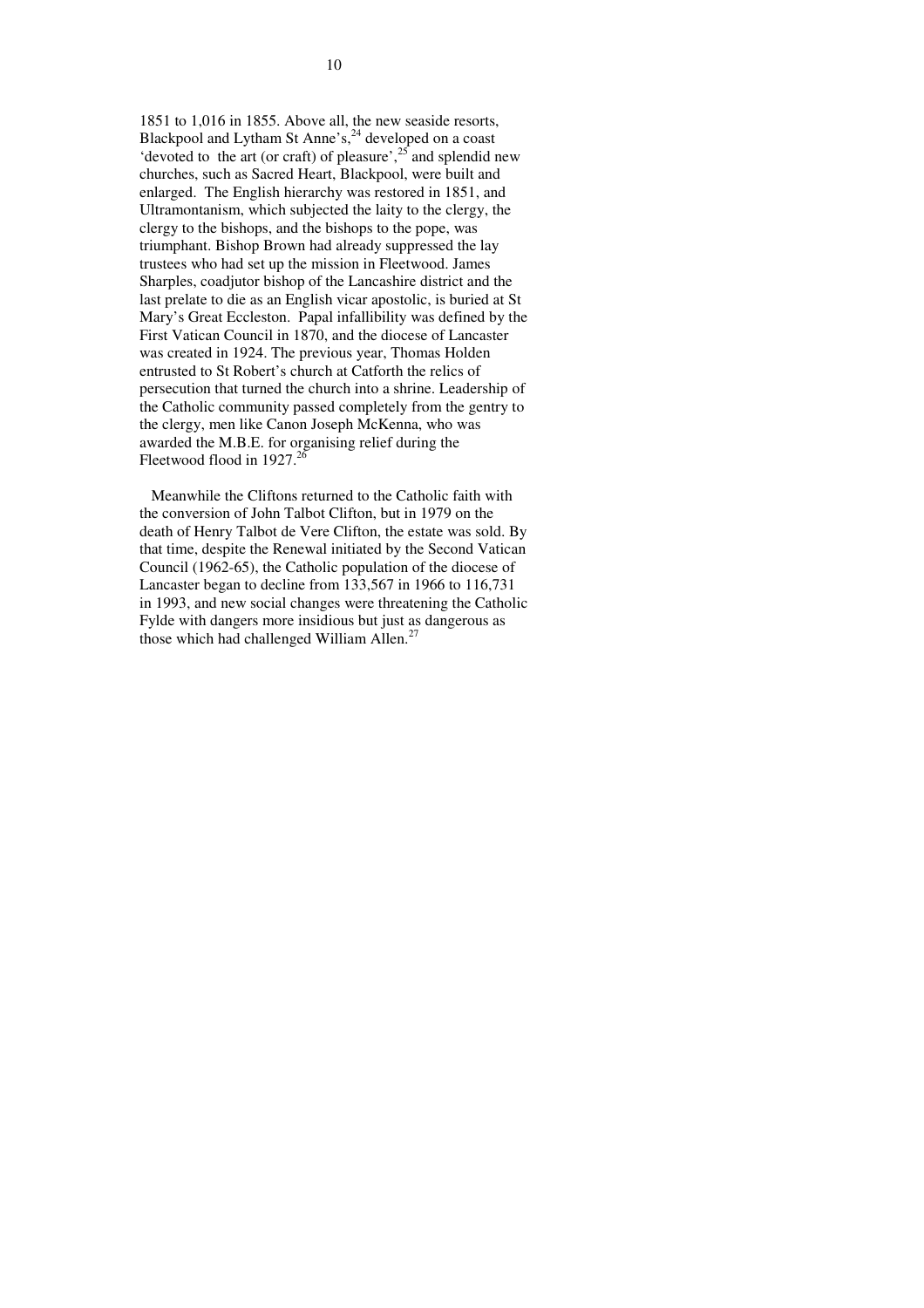Notes

<sup>1</sup> F.O.Blundell, *Old Catholic Lancashire* (3 vols, London, 1915-29), II, p.148.

 $\overline{a}$ 

<sup>2</sup> F.J.Singleton, 'Recusancy in the Fylde: A Select Critical Bibliography', *North West Catholic History,* XIII (1986), pp.31-34; J.J.Bagley and A.G.Hodkiss, *Lancashire: A History of the County Palatine in Old Maps* (Manchester, 1981), pp.12,18,28.

<sup>3</sup> A.Clarke, *Windmill Land* (London, 1916); Clarke, *More Windmill Land* (London, 1917).

4 Blundell, II, pp.129-234; H.C.Collins, *Lancashire Plain and Seaboard* (London, 1953), pp.86-128; F.Braudel, *The Identity of France* (2 vols, London, 1989), I, pp.41-50; A.C.Parkinson, *A History of Catholicism in the Furness Peninsula* (Lancaster, 1998); R.Smith, *Ye Chronicles of Blackburnshire* (Nelson, 1910); D.Foster, *Excursions in Fylde History* (Nelson, no date), pp.7-8; C.Willoughby, *Transcription of Documents concerning Land Ownership and Apprenticeship in the Fylde Community* (Lancaster, no date), pp.1-21; J.Porter, *History of the Fylde in Lancashire* (Fleetwood, 1876).

 5 *Catholic Encyclopedia* (15 vols, London, 1906-14), XV, p.735; D.Rock, *The Church of our Fathers: A Selection*  (Wigan, 1992); J.Bossy, *Christianity in the West* (Oxford, 1985); C.Haigh, *English Reformations* (Oxford, 1993),pp.25- 39; E.Duffy, *The Stripping of the Altars* (London, 1992), pp.9-376; N.Pevsner, *The Buildings of England: Lancashire, The Rural North* (Harmondsworth, 1969), pp.215, 264.

6 Blundell, I, p.121; Foster, p.7; Dufy, pp.373-593; Haigh, passim; P.Collinson, 'The Late Medieval Church and its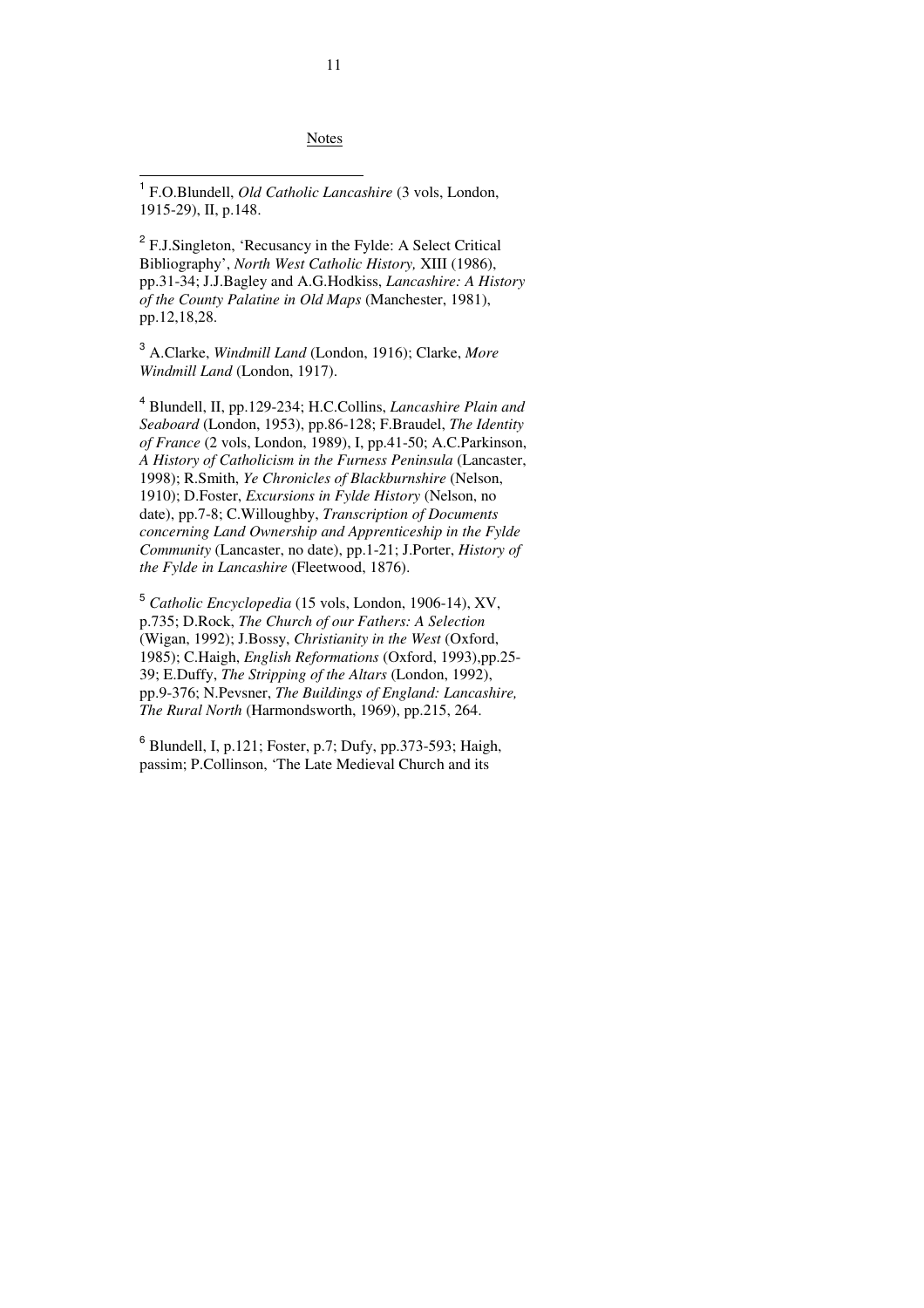Reformation (1400-1600)' in J.McManners, *The Oxford Illustrated History of Christianity* (Oxford, 1992), pp.233-66.

7 P.Hughes, *The Reformation in England* (3 vols, London, 1963), III, p.285.

<sup>8</sup> Hughes, III, pp.282-303; M.A.Mullett, *Catholics in Britain and Ireland, 1559-1829* (London, 1998), pp.1-26; G.Anstruther, *The Seminary Priests* (4 vols, Great Wakering, 1968-77), I, pp.4-5: T.F.Knox (ed.), *The Letters and Memorials of William Cardinal Allen* (London, 1882), pp.370-71.

9 Singleton, *Mowbreck and the Willows* (Kirkham, 1983), pp.13-16; Anstruther, I, pp.157-60, 387-88; Blundell, II, pp.220-23; H.N.Birt, *Obit Book of the English Benedictines*  (Edinburgh, 1913), p.31; J.A.Hilton, *Catholic Lancashire*  (Chichester, 1994), pp.6-9, Bossy, *The English Catholic Community* (London, 1975), p.91.

 $10$  Blundell, II, pp. 167-69.

-

<sup>11</sup> Mullett, pp.70-96; Blundell, I, p.121; Bossy, *Catholic Community,* p.126; Singleton, *Mowbreck,* pp.17-20.

<sup>12</sup> Blundell, II, pp.164-67; P.R.Newman, 'Catholic Royalist Activists in the North, 1642-46', *Recusant History,* IX(1) (1977), p.30; B.G.Blackwood, *The Lancashire Gentry and the Great Rebellion (Manchester, Chetham Society, 3<sup>rd</sup> series,* XXV); *Dictionary of National Biography* (21 vols, Oxford, 1907-17), XIX, pp.1344-45; Singleton, *Mowbreck,* p.18; G.Phillips, 'The Tyldesley Monument, Wigan', *NWCH,* XX (1993), pp.71-72.

<sup>13</sup> Blundell, II, p.29; *Victoria County History of Lancaster* (8 vols, London, 1906), VII, pp.139-40; P.K.Monod, *Jacobitism and the English People, 1688-1788* (Cambridge, 1993).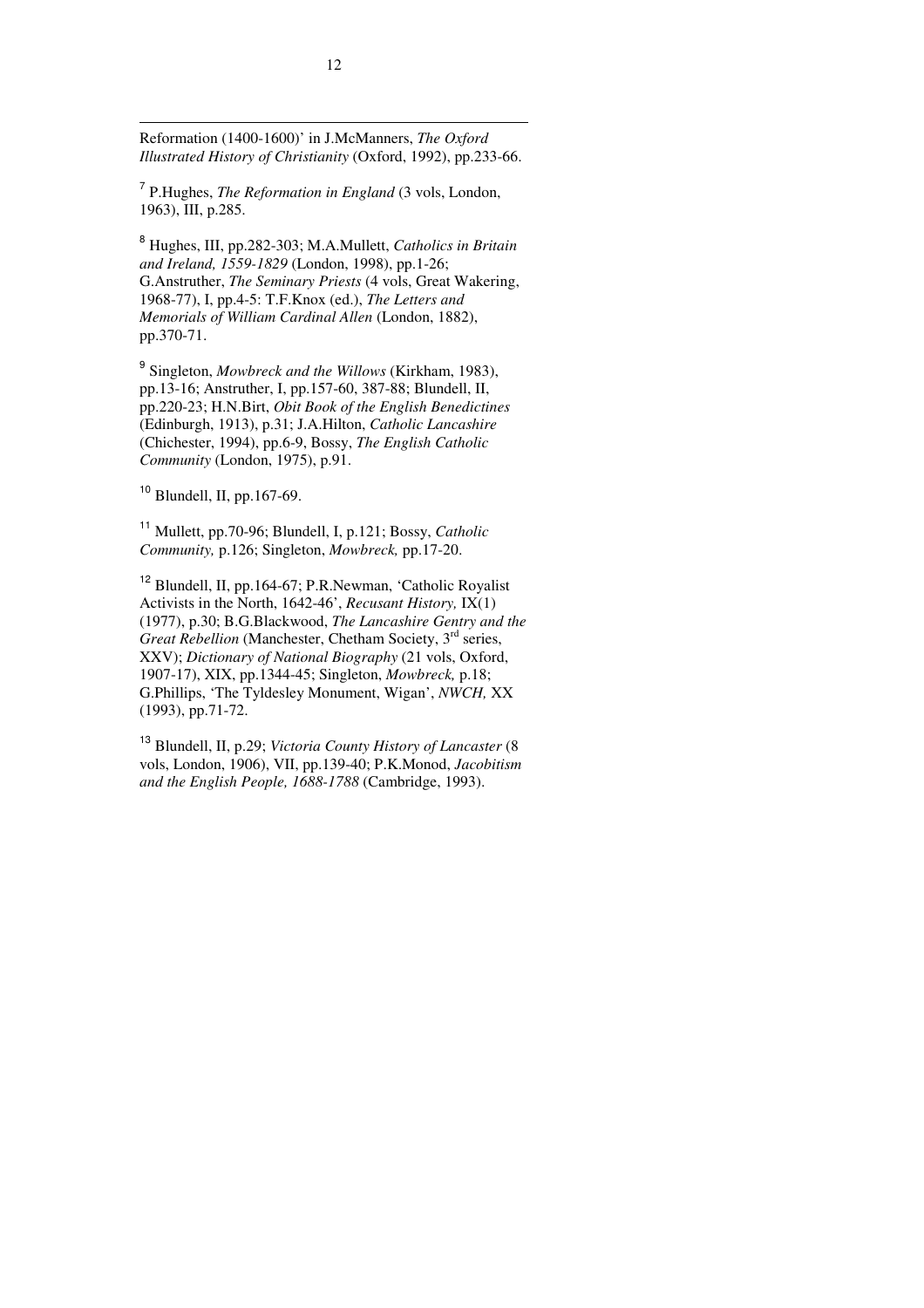<sup>14</sup> B.Miller, 'Lytham Catholics in Restoration Times: A Statistical Analysis', *NWCH,*XXVII (2000), pp.14-19. <sup>15</sup> *VCHLancs,* VII, p.149.

<sup>16</sup> Mullett, pp.138-61; P.Laslett, *The World we have lost*  (London, 1979); Bossy, *Catholic Community,* p.126; M.Panikkar (ed.), *The Compton Census of 1676: The Lancashire Returns* (Wigan, 1995); N.Gardner (ed.), *Lancashire Quarter Sessions Records: Register of Recusants 1678* (Wigan, 1998), pp.87-137; *Lancashire Quarter Sessions Records: Register of Recusants 1682* (Wigan, 1999), passim; Hilton, A.J.Mitchinson, B.Murray, and P.Wells (eds), *Bishop Leyburn's Confirmation Register of 1687* (Wigan, 1997), pp.117-38, 283-84, 305, 307; Mitchinson (ed.), *The Return of the Papists of the Diocese of Chester, 1705* (Wigan, 1986), pp.31-38; *VCHLancs,* VII, p.149; E.S.Worall (ed.), *Returns of Papists 1767* (2 vols, London, 1980-89), I, pp..111-17, 122- 24.

 $17$  Worrall, I, p.117.

-

<sup>18</sup> Worrall, I, pp.130-37, 144-46; *Lancashire Registers I (The Fylde I)* (Catholic Record Society, XV, London, 1918); *Lancashire Registers II (The Fylde II)* (CRS, XVI, London, 1919).

<sup>19</sup> Blundell, I, pp.92-118; M.Whitehead, *Peter Newby* (Lancaster, 1980).

<sup>20</sup> Willoughby, pp.166-223.

<sup>21</sup> Foster, p.8; Anstruther, IV, p.17; Blundell, II, pp.182-83; Singleton, *Mowbreck,* pp.22-24; L.Gooch (ed.), *The Revival of English Catholicism: The Banister-Rutter Correspondence 1777-1807* (Wigan, 1995), p.61.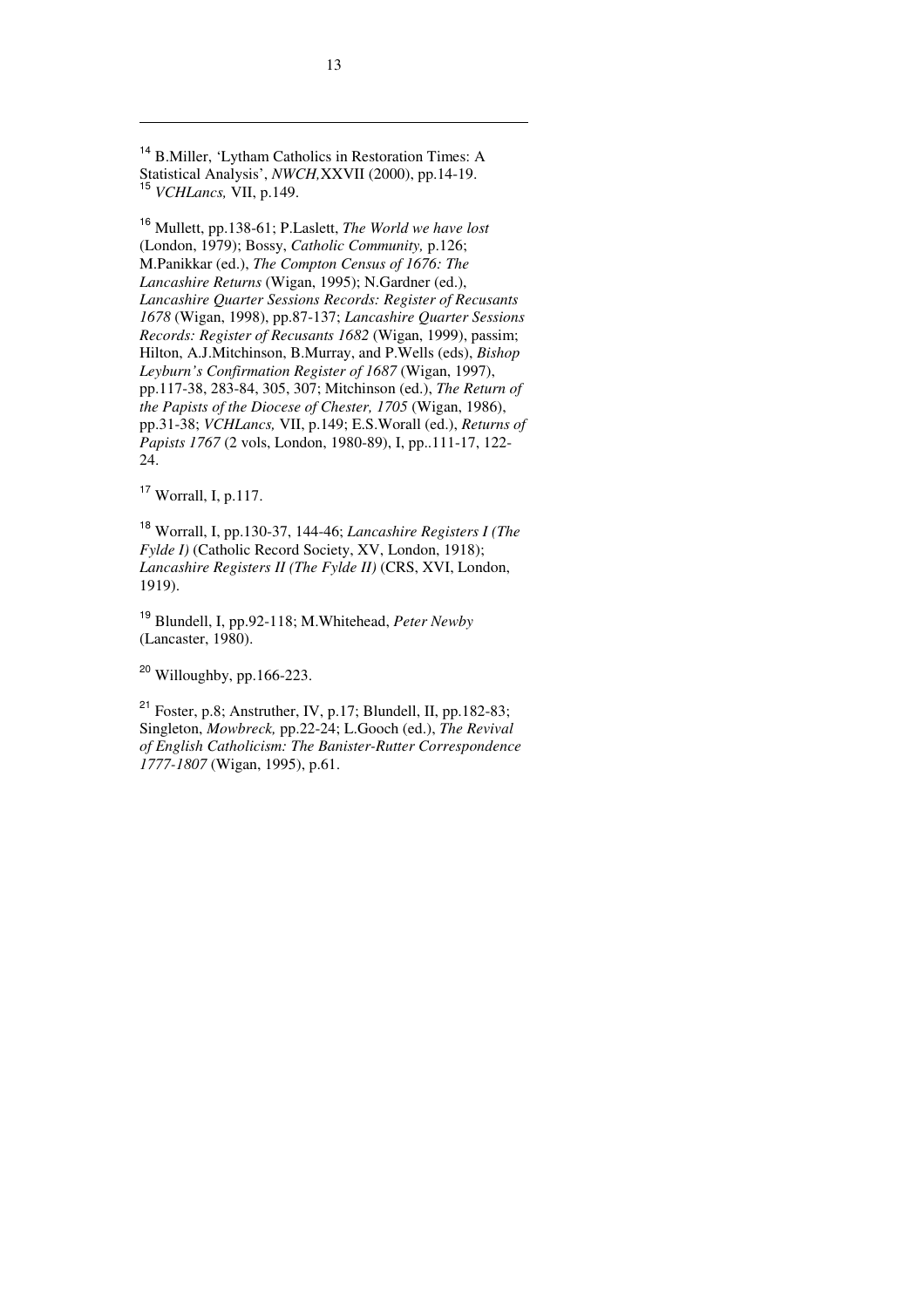$\frac{1}{22}$  Blundell, I, p.128.

<sup>23</sup> *VCHLancs,* VII, pp.164, 219; Pevsner, p.173.

<sup>24</sup> *VCHLancs,* VII, p.237; J.K.Walton, *Wonderlands by the Waves* (Preston, 1992); Pevsner, pp.68-72, 172-76; Singleton, *Mowbreck,* p.61.

<sup>25</sup> K.Parry, *The Resorts of the Lancashire Coast* (Newton Abbot, 1983), p.7.

<sup>26</sup> Hilton, 'Catholic Congregationalism in Fleetwood, 1841- 42', *NWCH,* XXVI (1999), pp.62-69; B.Plumb, *Arundel to Zabi: A Biographical Dictionary of the Catholic Bishops of England and Wales (Deceased) 1623-1987* (Warrington, 1987); Blundell, II, pp.229-34; J.E.Bamber, 'The Secret Treasure of Chaigley', *RH,* XV(4) (1985), pp.307-329; P.Runaghan, 'The Chaigley Martyr: Another Candidate', *NWCH,* XXIII (1996), pp.1-4; Plumb, 'The Founding Fathers of Lancaster Diocese' in Hilton (ed.), *Catholic Englishmen*  (Wigan, 1984), p.56; O.Chadwick, 'Great Britain and Europe' in McManners, pp.341-83.

<sup>27</sup> *VCHLancs,* VII, p.164; *Lytham Hall* (Lytham, 1981; Plumb, *Catholic Englishmen,* p.56; *Lancaster Diocesan Directory 1995* (Preston, 1995), p.62; Hilton, *Catholic Lancs,*  pp.122-32.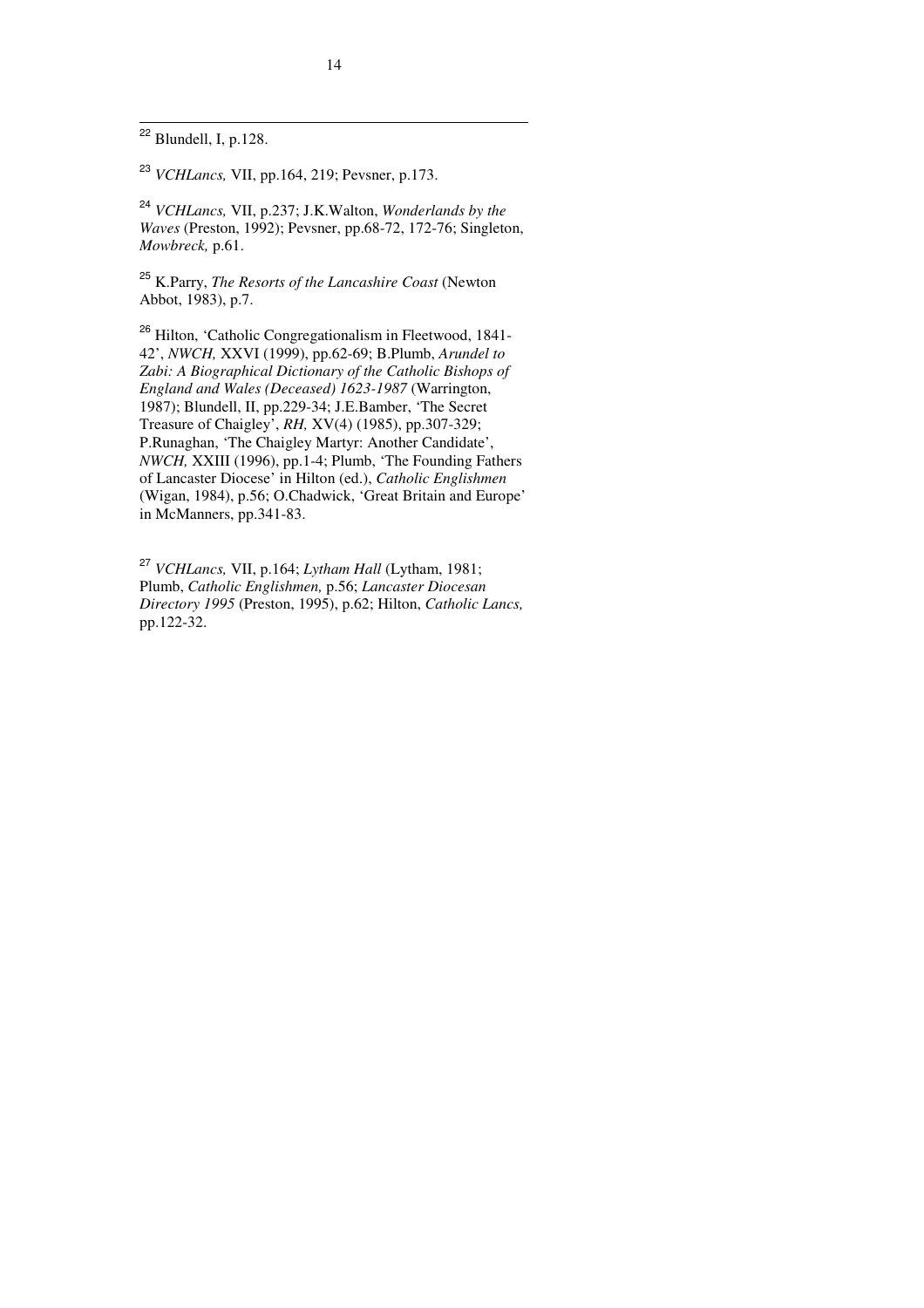## **William Allen's Rome** J.A.Hilton

 For the last nine years of his life William Allen, the leader of the English Counter-Reformation, resided in Rome, the centre of the Catholic Reformation. Its institutions, architecture, and music survive to this day. Allen himself was responsible for the organisation of the Venerable English College, founded in a city re-built by Pope Sixtus V as a setting for the papal liturgy, ornamented by the polyphony of Palestrina.

 The Reformation began partly as an attempt to reform abuses, such as simony, within the Church. However, the Protestant Reformation, which swept through Northern Europe and into England, attacked some of the central tenets of traditional Catholic Christianity, not only the papal primacy, but also the role of the clergy as priests offering sacrifice and forgiving sins, traditional belief in the sacraments and purgatory, and the veneration of saints and their role as intercessors, as well as the religious life of monks and nuns, and traditional devotions and ornaments. The response of the Catholic Counter-Reformation, codified by the Council of Trent (1545-62) was not only to reform abuses but also to emphasise the very doctrines that the Protestants attacked. Reform was embraced by the papacy, the curia, the hierarchy, the clergy, and the religious, and new religious orders, pre-eminently the Jesuits, were formed to lead the Counter-Reformation in Europe and to take Catholicism to the Indies. Meanwhile, the survival of a remnant of the Catholic Church in England, especially in Lancashire, owed much to the leadership of William Allen.<sup>1</sup>

 William Allen, the son of John Allen of Rossall, Poultonle-Fylde, was born in 1532. He was educated at Oriel College, Oxford, and in 1556 he became principal of St Mary's Hall. He refused to accept the Elizabethan Protestant Settlement of the Church of England in 1559, and resigned. He later went to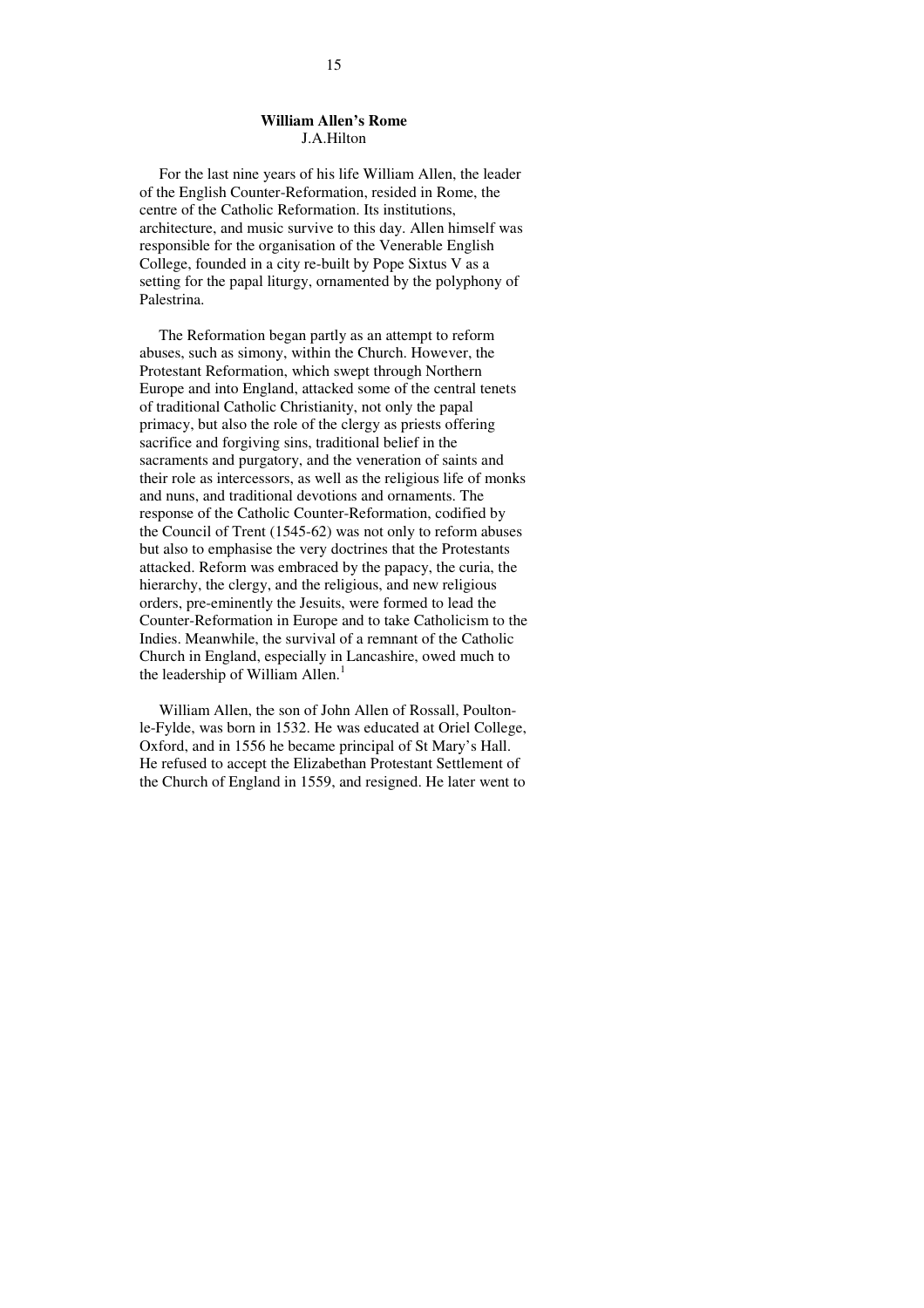Louvain in the Spanish Netherlands, and after a brief return to England, he went again to the Spanish Netherlands where he was ordained priest in 1565. In 1567 he visited Rome, and in 1568 he established the English College at Douay (Douai) to train English priests, sending the first on the English mission in 1574. In 1576 he returned to Rome, and drew up the plan that turned the English Pilgrim Hospice there into the Venerable English College, like Douay, a seminary for the education of English priests. However, although it was established to train secular priests, it was soon placed under a Jesuit rector.<sup>2</sup> After 1585 when it was made treason for them to enter England, the seminary priests going on the English mission went in danger of death. St Philip Neri, the founder of the Oratory and the apostle of Counter-Reformation Rome, lived opposite the college at San Giraloma della Carita and would greet the students with 'Salvete flores martyrum' [Hail flowers of the martyrs].<sup>3</sup> On their way back to England, the seminary priests would call on St Charles Borromeo, another leader of the Counter-Reformation, at Milan. Then in 1585 Allen went to Rome again, and remained there for the rest of his life. In 1587 he was made a cardinal (his titular church was San Martino ai Monti), and in 1589 was appointed archbishop of Malines. In 1591 he was appointed prefect of the English mission. He died in Rome in 1594, and was buried in the Venerable English College, to which he left his books.<sup>4</sup>

 In Allen's day Rome was being re-built as the worthy capital of the Catholic Church. Since the decline of the Roman Empire the city had fallen into ruin, and the process had accelerated during the Avignonese Captivity (1309-77) when the papacy had been removed to Avignon by the kings of France, and during the Great Schism (1378-1417) when rival popes had claimed authority. Since then successive popes had attempted to restore the glories of ancient Rome in response to the Renaissance in learning and the arts.<sup>5</sup> For Pope Sixtus V (1585-90) Rome was the 'capital of the world'.<sup>6</sup> It was to become the image of the heavenly Jerusalem, a microcosm of the Catholic Church, and an

16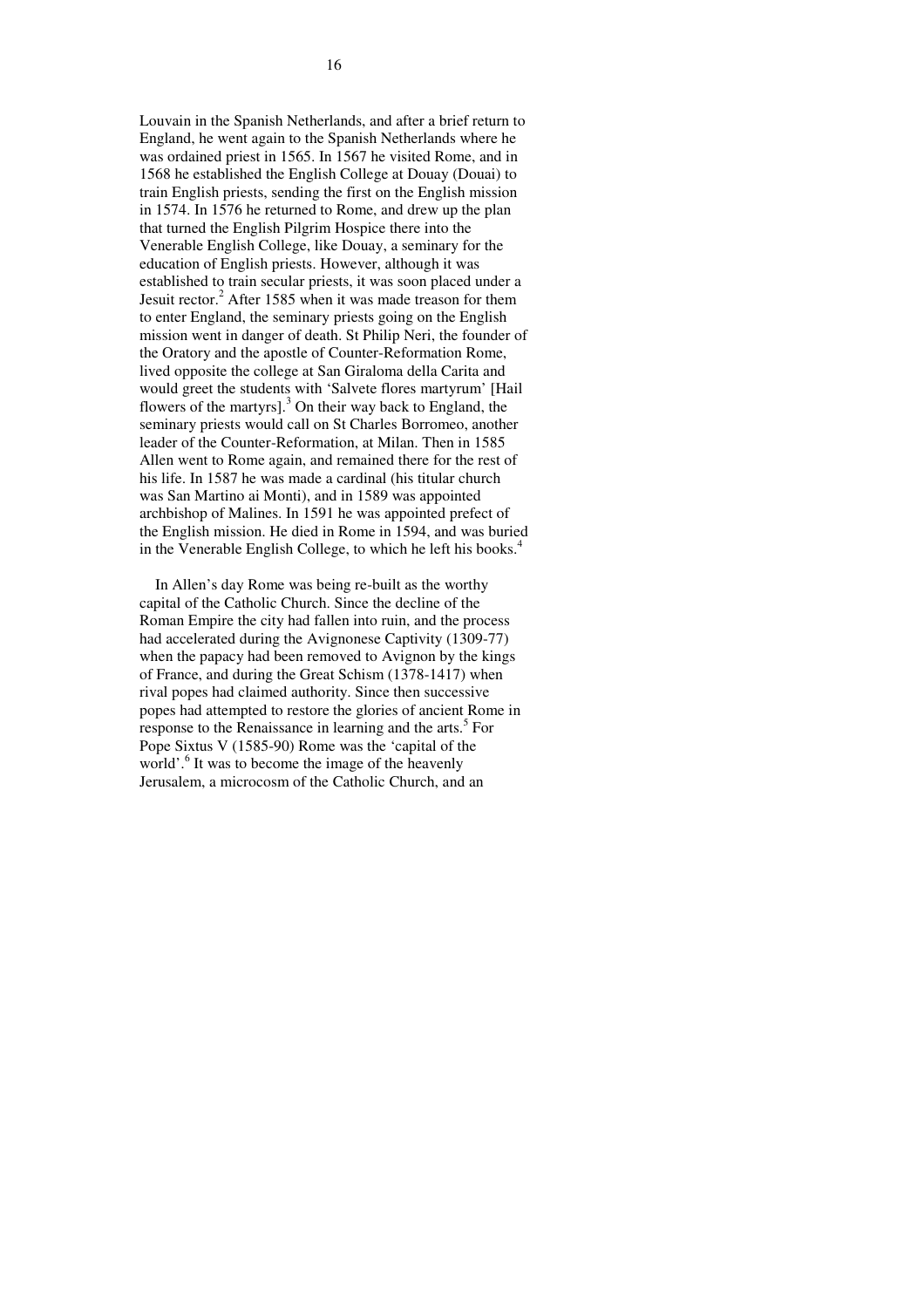outward and visible sign of the papal claims to universal supremacy. Officials came to Rome on business, temporary or permanent, bishops came to make their visits *ad limina* [to the thresholds of the apostles], and pilgrims came to visit the shrines, especially during the jubilees or holy years, including those of 1575 and 1600. New Rome was being built to impress these visitors. At the same time, it was to be made safe, healthy, comfortable, efficient, and prosperous.<sup>7</sup>

 Sixtus V entrusted the planning and creation of this new Rome to his architect and engineer, Domenico Fontana (1543- 1607). Together they created a network of wide straight roads connecting together the main basilicas with their piazze and marking them with obelisks. For the erection of the obelisk at St Peter's, so the story goes, silence was imposed on the onlookers on pain of death, and the silence was kept until a sailor cried out that the ropes would snap unless wetted, for which happy fault he was not only spared but offered a reward: he asked that his home-town be allowed to supply St Peter's with palms for Palm Sunday. *Se non vero e ben trovato* [if not true, it is well discovered]. From the piazza, marked by its obelisk, at one end of St Mary Major, where Sixtus V was buried, roads radiated to St John Lateran and Santa Croce. From the other end of St Mary Major, also marked by an obelisk, roads radiated towards the Capitol past Santissima Trinita dei Monte, marked by another obelisk, to the Piazza del Popolo with another obelisk. It was these new vistas of Sistine Rome that opened before William Allen.<sup>8</sup>

 Meanwhile the new basilica of St Peter's, was nearing completion with its lantern and dome symbolic of Christ the cornerstone and Peter the rock. At the same time over fifty new churches were built during the sixteenth century, including the Jesuit church of the Gesu completed in 1584. Allen's own church of San Martino ai Monti had been rebuilt in the ninth century and was, therefore, in the Romanesque style. It was to be rebuilt again in 1650 in the new Baroque style. These new churches were in effect theatres, where the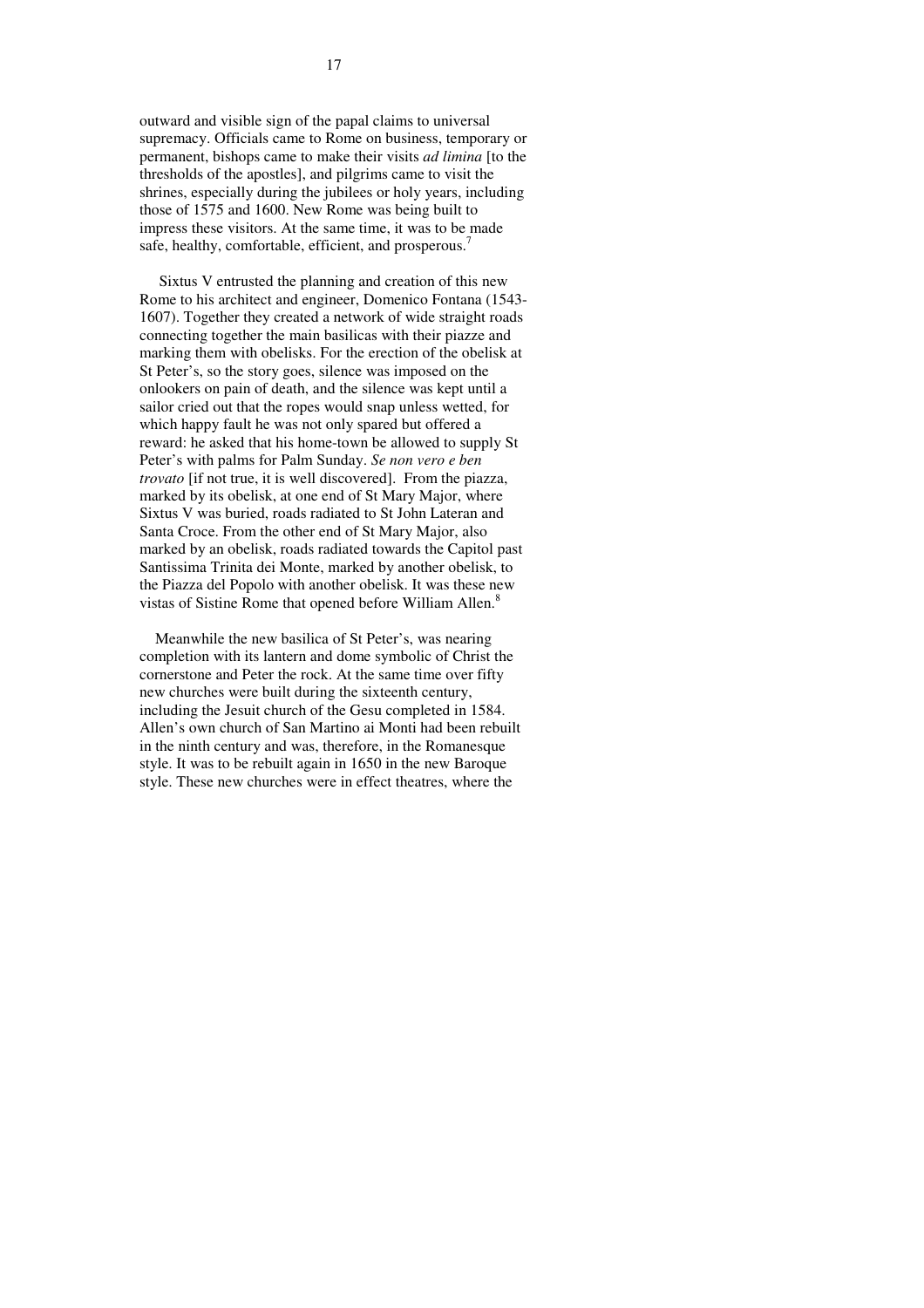faithful witnessed the priest perform the miracle of the Mass, and where, in a practice begun by St Philip Neri, the Blessed Sacrament was exposed for the Quarant' Ore [Forty Hours] devotion in church after church, so that this worship became continuous. The new churches were built in the revived Classical style of the Renaissance with its orders of columns, its arches and domes, as laid down by the ancient writer Vitruvius and revived by the Renaissance architect Palladio. For Renaissance scholars, architecture was a form of sacred geometry, an expression of Platonic philosophy and the Hermetic mysteries, whereby mathematics made visible the secret harmonies of the universe.<sup>9</sup>

 Music was also a mathematical representation of the order of the universe, capable of expressing and evoking emotion. In the later middle ages alongside the traditional plainsong of the liturgy with its simple plainsong melodies there had developed the elaborate form of polyphony. A choir was divided into a number of voices - trebles, altos, tenors, and basses - and each voice was given its own melody, all of which were sung simultaneously, and indeed one or more voices might be divided into separate sub-choirs each with its own melody. Developed in France and Flanders, polyphony had spread to England and to Italy. During the Counter-Reformation polyphony aroused opposition on the ground that the elaborate music obscured the words. The Council of Trent appointed a commission, which included St Charles Borromeo, to look into the question of liturgical music, and the Council decreed that the words of the Mass, apart that is from the Canon, which was whispered *sotto voce* by the priests,<sup>10</sup> 'should be uttered clearly and perfectly and sink quietly into the ears and hearts of the hearers', not 'contrived for the empty delight of the ears'.<sup>11</sup> Polyphony was, therefore, approved, as long as the words were audible and intelligible to those who understood Latin. Meanwhile the Oratory was developing the musical form that became oratorio.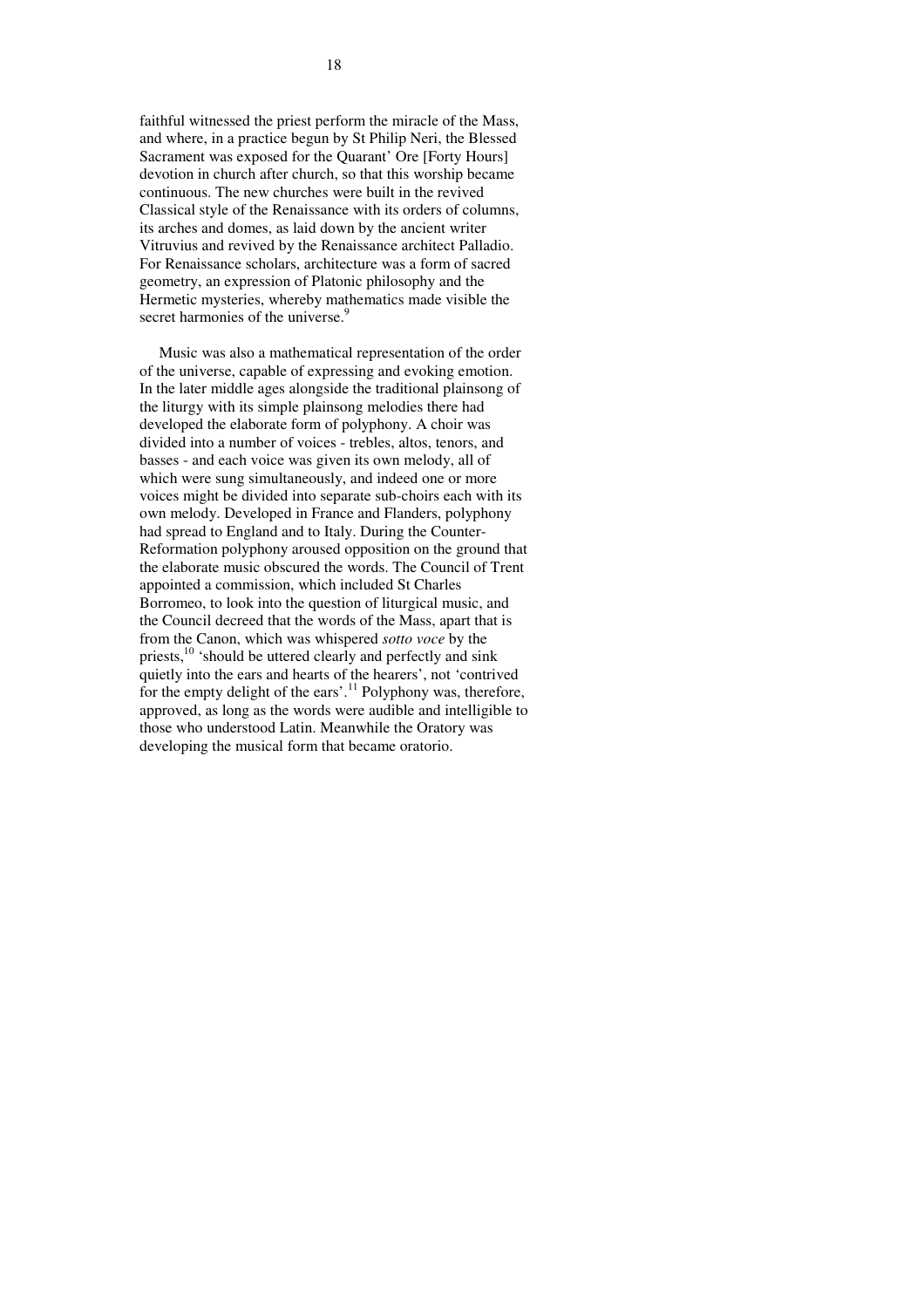The champion of the approved Roman style of polyphony was Giovanni Perluigi da Palestrina. Born in 1525/6, probably at Palestrina in the Sabine Hills overlooking Rome, he made his career as a musician in the Roman basilicas. He was trained as a choirboy at St Mary Major, and he became organist at the cathedral of Palestrina. When the bishop of Palestrina became Pope Julius III in 1550, Palestrina became maestro of the Cappella Giulia in St Peter's, then of the Capella Sistine, then of St John Lateran, then of St Mary Major, and again of the Cappella Giulia. His first compositions appeared in print in 1554, and have remained in the repertoire ever since. There is a story (also *se non vero e ben trovato* ) that his *Missa Papae Marcelli* was the test-piece that persuaded to Council of Trent to accept polyphony. He died in Rome in 1594, the same year as Cardinal Allen.<sup>12</sup>

 At the centre of the Catholic world, Rome attracted a cosmopolitan crowd of musicians. Tomas Luis de Victoria was a Spaniard, born in 1548 at Avila, where he became a chorister of the cathedral. In 1565 he entered the German College in Rome as a singer, became organist to Santa Maria di Monserrato, the Aragonese church, and in 1573 *maestro di cappella* (choirmaster) of the German College. In 1575 he was ordained priest by Bishop Thomas Goldwell, the last survivor of the old English hierarchy, at the English College, and joined the Oratory. In 1587 he returned to Spain as chaplain to King Philip II's sister, the Dowager Empress Maria, in the Carmel in Madrid. Orlando di Lassus was born in Mons in the Spanish Netherlands in 1532, and went to Italy, where, like Palestrina, he was for a time *maestro di cappella* at St John Lateran. He then entered the court of the duke of Bavaria, and died in Munich, also in 1594 like Palestrina and Allen. Philippe de Monte was also born in the Spanish Netherlands at Mechlin in 1521. Having been a choirboy at Mechlin, he went to Naples and Rome, and then went by way of Antwerp to England, where he became *chori praefectus* [choirmaster] in the chapel royal of King Philip of Spain, consort to Queen Mary. He then returned to Rome, and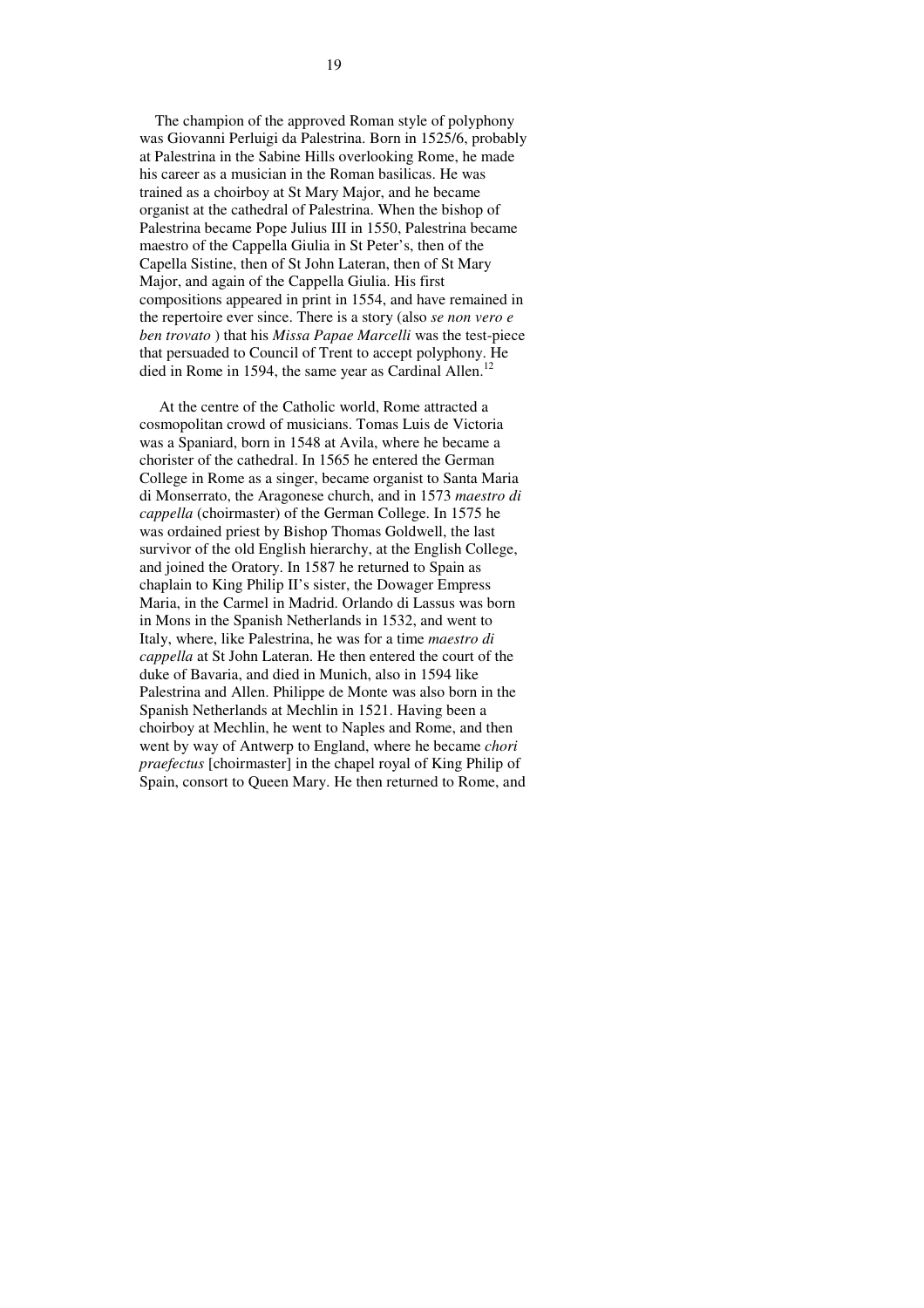in 1568 became *kappelmeister* [choirmaster] to the Emperor Maximilian II in the Imperial Court at Vienna and Prague. He was the friend of Lassus and the English composer Byrd. He died at Prague in 1603.<sup>13</sup>

 Meanwhile in England the polyphonic style survived the Protestant Reformation. William Byrd was born probably at Lincoln in 1543. He was the pupil of Tallis, and became organist of Lincoln cathedral, and then, despite his Catholicism, he became a gentleman of Queen Elizabeth's chapel royal. In 1593 he moved to Essex to play and compose for the recusant household of the Petre family. He died in Essex in  $1623.<sup>14</sup>$ 

 Peter Philips combined the English and Roman traditions. Born in London in 1560/61, he was a choirboy at St Paul's cathedral, but in 1582 he went to Douay and then to Rome, where he became organist at the Venerable English College. In the 1590s he entered the service of the Archduke Albert, the governor of the Spanish Netherlands.<sup>15</sup>

 In their music we can hear the authentic voice of the Counter-Reformation, and in that of Palestrina we can listen to music which William Allen himself might well have heard in the basilicas of Sistine Rome.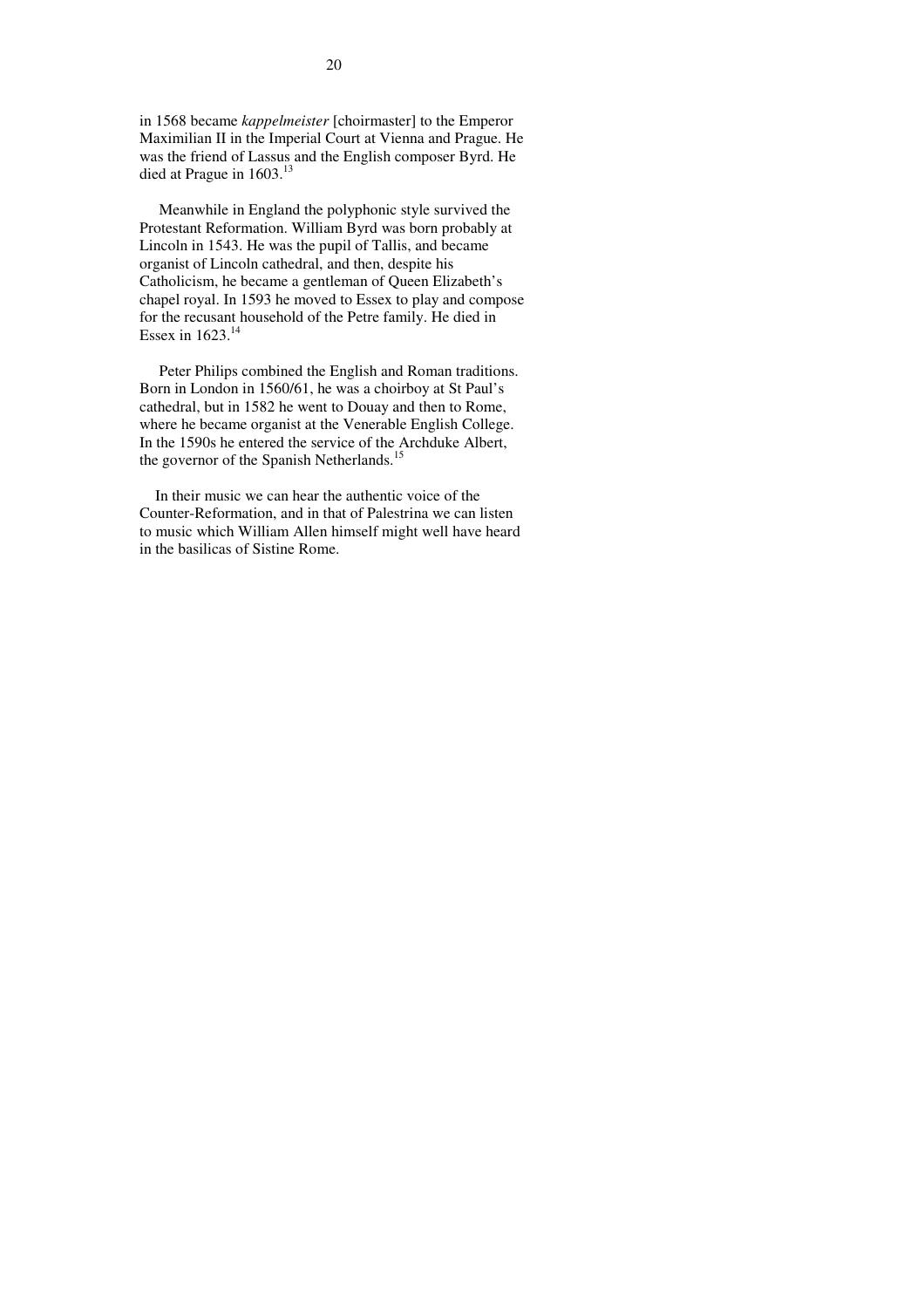**Notes** 

 1 P.Collinson, 'The Late Medieval Church and its Reformation (1400-1600)' in J.McManners (ed.), *The Oxford Illustrated History of Christianity* (Oxford, 1992), pp.233-66; M.Mullett, *The Counter-Reformation* (London, 1984); Mullett, *Catholics in Britain and Ireland 1558-1829* (London, 1998), pp.1-16; J.A.Hilton, *Catholic Lancashire* (Chichester, 1994), pp.1-15.

2 P.Hughes, *The Reformation in England* (3 vols, London, 1963), III, pp.xxi, 282-301; G.Anstruther, *The Seminary Priests* (4 vols, Great Wakering, 1968-77), I, pp.4-5; M.E,Williams, *The Venerable English College, Rome* (1979), pp.4-6.

<sup>3</sup> Williams, p.9.

4 T.F.Knox (ed.), *The Letters and Memorials of William Cardinal Allen* (London, 1882), pp.335-36, 379.

 5 C.Hibbert, *Rome* (Harmondsworth, 1985),pp.81-178; P.Hetherington, *Medieval Rome* (London, 1994); L.Partridge, *The Renaissance in Rome* (London, 1996); R.Salvatori, *Architect's Guide to Rome* (London, 1990), pp.11-16; C.Woodward, *The Buildings of Europe:Rome* (Manchester, 1995), pp.49-92; V.F.Pardo, *Roma: La citta dei papi, dal 1417 al 1870* (Milan, 1994), pp.4-85.

6 Partridge, p.21.

7 B.C.Foley, *The Story of the Jubilee Years* (Lancaster, 1998), pp.49-64.

<sup>8</sup> Hibbert, pp.165-78; E.Bowen, *A Time in Rome* (London, 1960), pp.110-16; Partridge, pp.20-21. 32-34; Salvatori, pp.14-17; Wodward, pp.17-21; Pardo, pp.37-69.